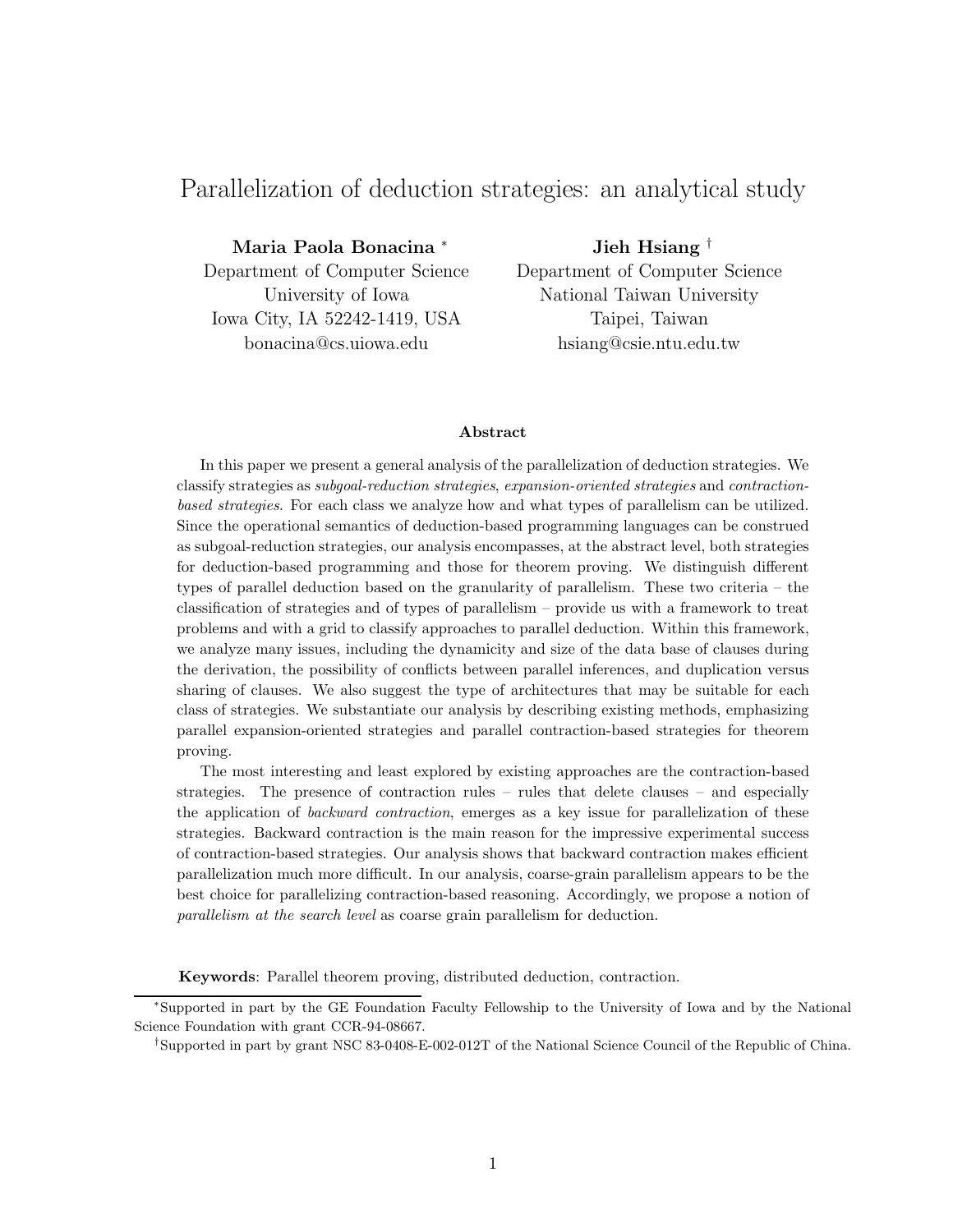## 1 Introduction

The emergence and sustained growth of parallel architectures has inspired researchers to consider the possibility of parallel computation in virtually all applications of computing. A fairly large amount of work has been and is being devoted to the design of parallel high level programming languages, including the logic, functional, equational, object-oriented paradigms and combinations thereof. A common idea at the foundations of these paradigms is that computation is a form of deduction. Thus, in this context, parallel computation is parallel deduction. However, the study of how to parallelize other applications of deduction, such as automated theorem proving, has not been started until recently. For instance, historically speaking, resolution-based theorem proving preceded logic programming, but parallel logic programming was attempted much earlier than parallel resolution-based theorem proving.

One conceivable reason is that for many years automated theorem proving was not regarded as truly feasible, because obtaining fully automated proofs of difficult theorems seemed beyond the power of the available methods. This perception has changed significantly in recent years, largely due to the success of new techniques such as Prolog technology based theorem proving, contractionbased theorem proving and special-purpose methods (most notably [13] and [52]), which led to a number of powerful and successful provers (e.g., [1, 3, 13, 20, 30, 40, 45, 47]).

In this paper we present an analysis of the problems in parallelizing deduction strategies and a survey of existing methods. We start by giving a classification of deduction strategies, as *subgoal*reduction strategies, expansion-oriented strategies and contraction-based strategies. Deduction strategies for high-level programming languages and some theorem proving strategies, such as Prolog technology theorem proving, belong to the first class. Theorem-proving strategies based on resolution and paramodulation belong to the second or third class depending on the role played by the contraction inference rules. Next, we define three types of parallelism: parallelism at the term level (fine granularity), parallelism at the clause level (medium granularity), and parallelism at the search level (coarse granularity). We relate the granularity of parallelism to the choice of memory configuration (i.e., shared versus distributed memory) and to the problem of *conflicts* between parallel inference steps accessing common premises.

These two criteria, class of strategy and type of parallelism, provide us with a framework to treat the problems in parallel deduction and with criteria to classify proposed approaches. We consider according to the above classifications parallel term rewriting, (e.g.,  $[24, 25, 31, 32]$ ), parallel Prolog technology theorem proving, (e.g., METEOR [3], PARTHENON [12, 21], PARTHEO [42]), parallel expansion-oriented methods, (e.g., DARES [22], PARROT [29]), parallel connection graph procedures, (e.g., [37, 19]), parallel implementations of the Buchberger algorithm, (e.g., [17, 26, 44, 49]), parallel implementations of Knuth-Bendix completion, (e.g., [54]) and parallel theorem provers with contraction, (e.g., ROO [39], the Team-Work method [4, 23] and Clause-Diffusion [10, 9, 11]).

Our analysis shows that as we move from subgoal-reduction strategies to expansion-oriented strategies and finally to contraction-based strategies, the database becomes more and more dynamic and the amount of *inter-dependence* between inferences grows. Therefore, while subgoalreduction strategies are amenable to all three types of parallelism and expansion-oriented strate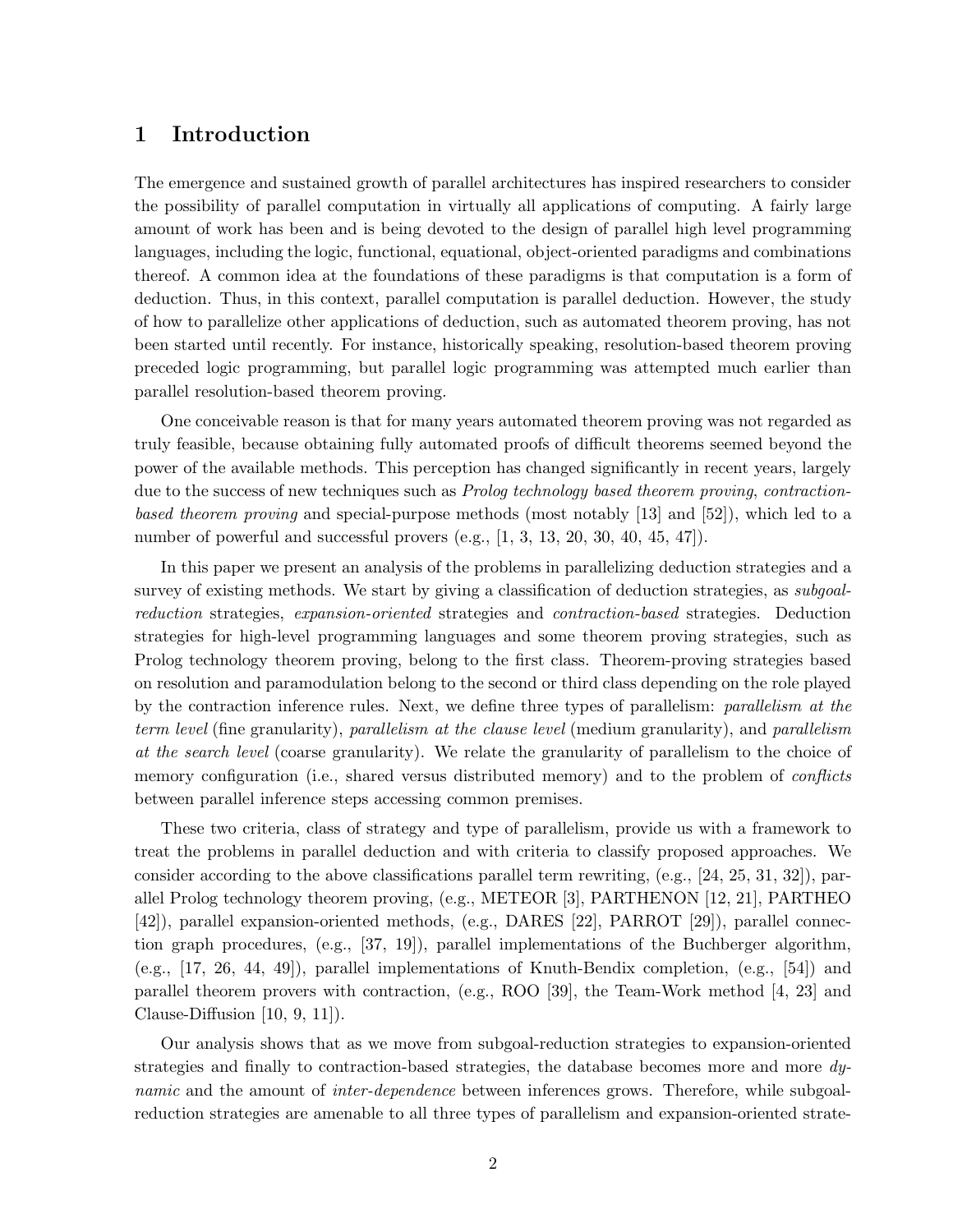gies may still exploit both clause level and search level parallelism, only the latter is cost-effective for contraction-based strategies.

In the last part, we focus on contraction-based strategies, and we describe a notion of *paral*lelism at the search level. We analyze the advantages and disadvantages of distributed memory versus those of shared memory to implement this type of parallelism. The outcome is in favor of either a purely distributed environment or a hybrid one, that is, a distributed environment with a shared memory component.

In the last technical section of the paper we briefly describe our view of what we think as the appropriate architectures for each category of the strategies.

This paper contains the following contributions:

- Our classification of strategies according to the behaviour of the presentation during the derivation, and the proceeding analysis of strategies and granularities of parallelism seem to be new.
- We differentiate between *forward* and *backward* contraction, and we point out the key role of this distinction in understanding the problems in the parallelization of contraction.
- We identify the source of difficulty in parallelizing contraction-based strategies, namely backward contraction. Ironically, backward contraction is also the raison d'être of contractionbased strategies.
- We propose a notion of *parallelism at the search level*, which entails partitioning the search space among cooperating agents rather than merely duplicating the problem under different strategies.
- We survey several methods: the approaches that we selected here, sometimes considerably far apart, did not appear together elsewhere. Our intention is not to provide a complete survey, but to offer specimens for our concepts and illustrate the material we used for our analysis.

## Acknowledgements

The bulk of this work was done while both authors were with the Department of Computer Science of the State University of New York at Stony Brook. In addition to the support from the Department and the University, we acknowledge support from the National Science Foundation with grant CCR-8901322 given to SUNY Stony Brook. The first author was also supported by a fellowship of Universit`a degli Studi di Milano, Italy.

## 2 The classification of strategies

A theorem proving problem consists in deciding, given a set of clauses S and a clause  $\varphi$ , whether  $\varphi$  is a theorem of S. We call S the presentation and  $\varphi$  the target or goal. A theorem proving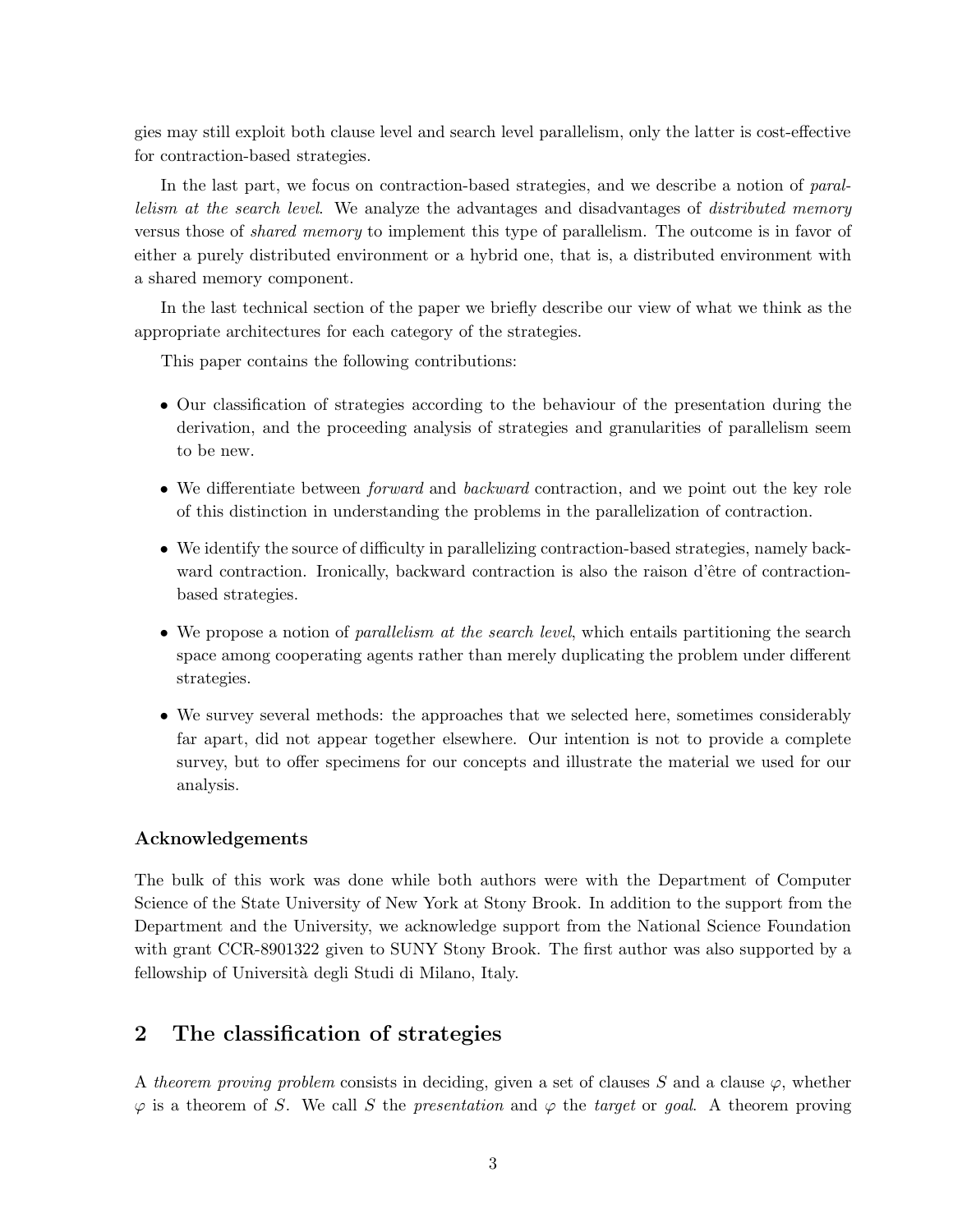strategy  $\mathcal C$  is specified by a set of *inference rules* and a *search plan. Expansion* inference rules, such as resolution and paramodulation, derive new clauses from the existing ones and add them to the data base. Contraction inference rules, for instance, subsumption and simplification by means of equations, delete clauses or replace them by logically equivalent clauses that are smaller according to some pre-defined well-founded ordering. The search plan chooses the inference rule and the premises for each step, thereby constructing a derivation

 $(S_0; \varphi_0) \vdash_{\mathcal{C}} (S_1; \varphi_1) \vdash_{\mathcal{C}} \ldots (S_i; \varphi_i) \vdash_{\mathcal{C}} \ldots$ 

Depending on the strategy, one may refine the notion of derivation by adding more or deleting components in the tuple. For instance, in refutational, resolution-based strategies, the negation of the input target may be added to the presentation and the target component may not be singled out at the successive stages of the derivation.

Each step in the derivation may be an expansion or a contraction step and modify the presentation and/or the target. At the operational level, we distinguish further between *forward* contraction steps and backward contraction steps. A contraction step is a forward contraction step if it reduces a newly generated clause. If it reduces an existing clause, then it is a backward contraction step.

Deduction strategies can be classified into three categories, according to the behaviour of the presentation during a derivation.

#### • Subgoal-reduction strategies:

The main characteristic of this class of strategies is that the presentation remains static during the derivation:

$$
(S; \varphi_0) \underset{\mathcal{C}}{\vdash} (S; \varphi_1) \underset{\mathcal{C}}{\vdash} \dots (S; \varphi_i) \underset{\mathcal{C}}{\vdash} \dots
$$

Strategies for functional and logic programming and some theorem-proving strategies, such as Prolog technology-based methods [45], belong to this class. In a Prolog-style logic program, for instance, the presentation, represented by the program, is not modified during the computation. The elements in the presentation are applied to reduce the target to subgoals, until a solution is reached. A Prolog derivation can be further refined into

$$
(S; \varphi_0; A_0) \underset{\mathcal{C}}{\vdash} (S; \varphi_1; A_1) \underset{\mathcal{C}}{\vdash} \ldots (S; \varphi_i; A_i) \underset{\mathcal{C}}{\vdash} \ldots,
$$

where the target  $\varphi_i$  is the current goal and  $A_i$  is the set of its ancestors, which are saved for the purpose of backtracking. To summarize, in a subgoal-reduction strategy, the database is static.

#### • Expansion-oriented strategies:

Earlier studies of general-purpose theorem proving mostly emphasized expansion inference rules like resolution, which add new deductive consequences to the presentation whose members are usually not removed. We categorize them as expansion-oriented strategies, which include

– theorem-proving strategies that feature only expansion rules and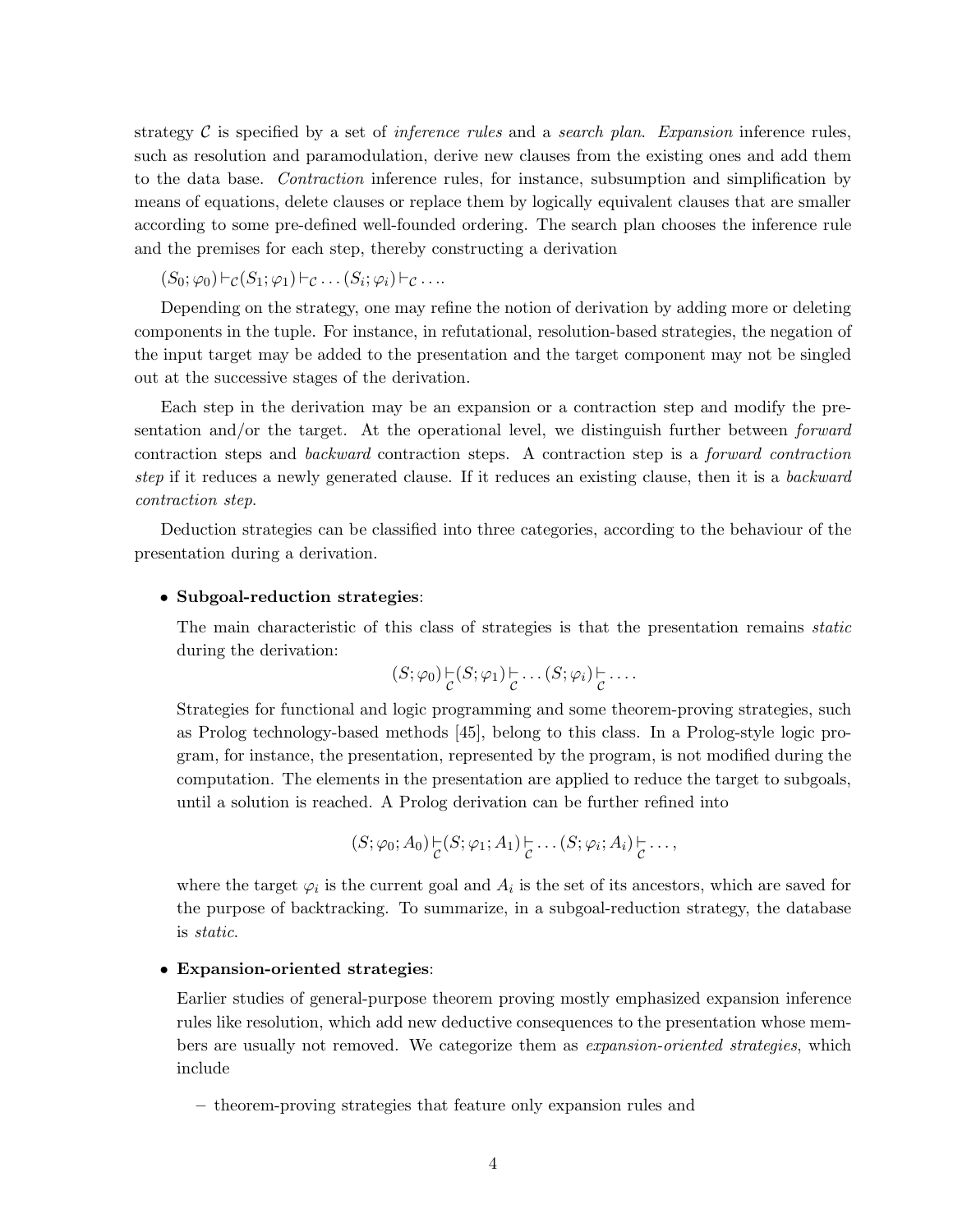- theorem-proving strategies that feature also contraction rules, but apply them only for *forward contraction*, that is the contraction of newly generated clauses before their insertion in the data base.
- A derivation has the form

$$
(S_0; \varphi_0; N_0) \underset{C}{\vdash} (S_1; \varphi_1; N_1) \underset{C}{\vdash} \ldots (S_i; \varphi_i; N_i) \underset{C}{\vdash} \ldots,
$$

where  $S_0 \subseteq S_1 \subseteq \ldots \subseteq S_i \subseteq \ldots$  We use the component  $N_i$  to represent the set of newly generated clauses, which we call raw clauses, because they have not been contracted yet. Whenever a raw clause  $\psi$  is generated from elements in  $S_i$ , it is added to  $N_i$ . In a strategy with forward contraction (such as forward subsumption),  $\psi$  may first be reduced by using  $S_i$ . If  $\psi$  is reduced to a nontrivial clause  $\psi', \psi'$  is then added to  $S_{i+1}$ . Since no contraction is applied to any clause in  $S_i$ , the database is *monotonically increasing*.

#### • Contraction-based strategies:

This class includes deduction strategies with both expansion and contraction rules. The latter are often applied eagerly, for both forward and backward contraction. We call this the eager contraction scheme. A derivation has the form

$$
(S_0;\varphi_0)\underset{\mathcal{C}}{\vdash}(S_1;\varphi_1)\underset{\mathcal{C}}{\vdash}\dots(S_i;\varphi_i)\underset{\mathcal{C}}{\vdash}\dots
$$

In an eager contraction scenario, whenever a raw clause  $\psi$  is generated from two elements in  $S_i$ , it is added to  $S_i$  to form  $S_{i+1}$ . Then  $\psi$  is reduced to its normal form  $\psi'$  with respect to  $S_i$  (i.e.,  $\psi$  is forward contracted). Then if  $\psi'$  has not been deleted, it is used to try to contract all elements in  $S_i$ . If a clause in the database is reduced, it is also used to further contract other clauses. This entire process is what we call backward contraction: a clause already existing in the database and in use for inferences may be reduced or deleted by a clause generated afterwards. Since contraction is applied to clauses in  $S_i$ , the database is dynamic. The important monotonicity property here is  $R(S_0) \subseteq R(S_1) \subseteq \ldots \subseteq R(S_i) \subseteq \ldots$ where  $R(S)$  denotes the set of redundant<sup>1</sup> clauses in S [7]. In other words, a clause that becomes redundant during a derivation remains redundant for the rest of the derivation.

This classification is not meant to capture all properties of the strategies. It emphasizes those aspects that will be relevant to parallelization, such as the static or dynamic nature of the database.

## 3 Granularity of parallelism in inference systems

We now classify the types of parallelism in terms of *granularity*. We regard *parallelism at the* term level as fine-grain parallelism, parallelism at the clause level as medium-grain parallelism, and parallelism at the search level as coarse-grain parallelism. For each of these types of parallelism

<sup>&</sup>lt;sup>1</sup>A clause is *redundant* in S if it can be deleted without modifying the essential structure of proofs in S: not only the set of theorems of  $S$  is unaffected, but also the minimal (i.e., intuitively essential) proofs in  $S$  are unaffected if redundant clauses are deleted.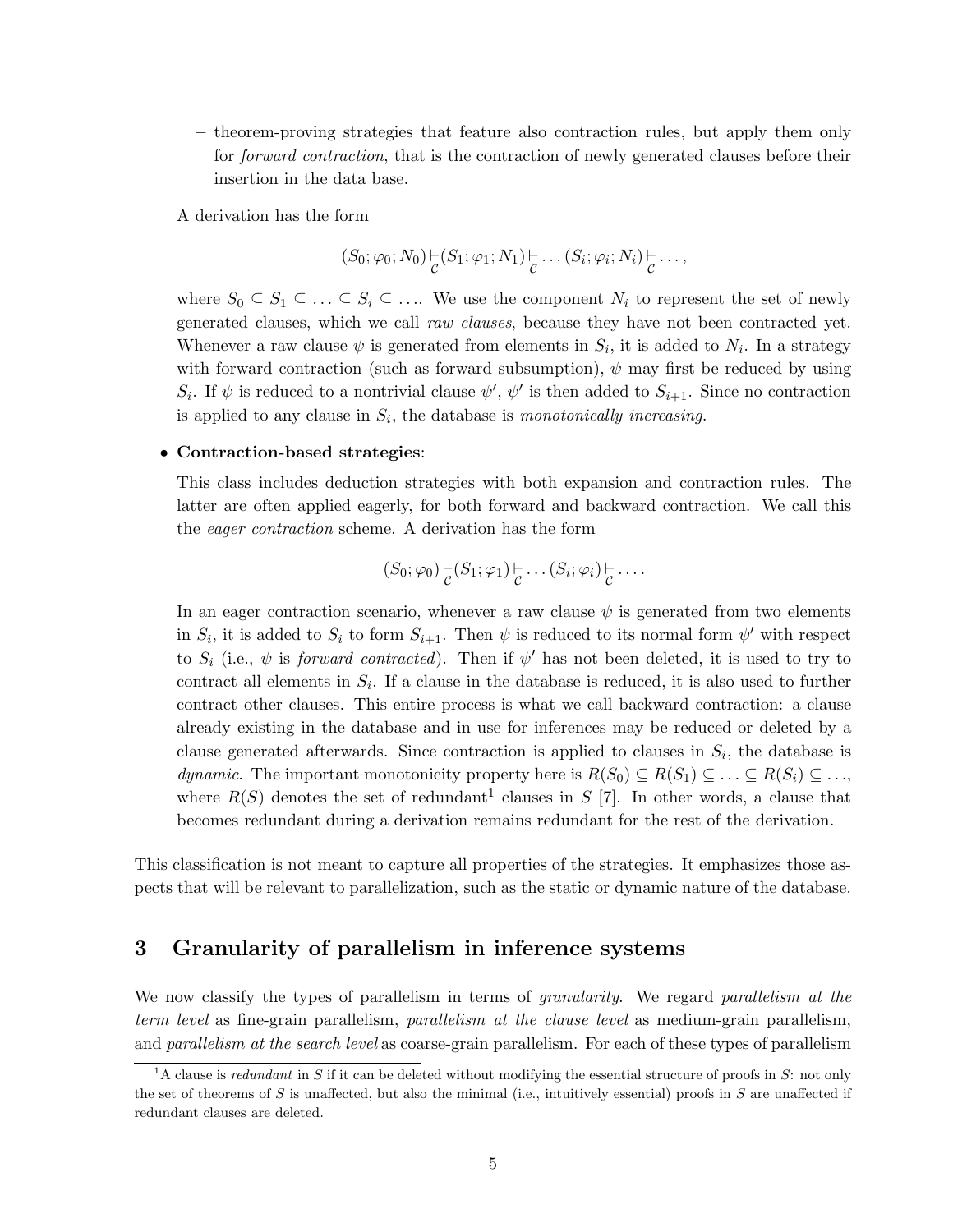we identify the granularity of data and the granularity of operations. The granularity of data tells which type of datum represents a *grain* of memory with its own access rights. The granularity of operations tells which type of operation is executed by each concurrent process:

|                                    | granularity of<br>data. | granularity of<br>operations |
|------------------------------------|-------------------------|------------------------------|
| parallelism at<br>the term level   | term                    | subtask of<br>inference step |
| parallelism at<br>the clause level | clause                  | inference step               |
| parallelism at<br>the search level | set of clauses          | many<br>inference steps      |

In **parallelism at the term level** every term is a *grain* of memory. Two processes may access concurrently two subterms of a same term, provided certain conditions, such as disjointness, are met. Thus, the data of the problem may be partitioned among concurrent processes by giving to concurrent processes disjoint subterms, and the concurrent processes may cooperate to achieve a single inference step. Parallel matching, parallel unification and parallel rewriting (e.g. [24, 25, 31, 32]) are examples of parallelism at the term level. At the clause level, every clause is a grain of memory: the data are partitioned by giving to concurrent processes distinct clauses and typically each process performs one inference step or relatively few inference steps with a common premise. Examples of methods that work at the clause level are [29, 39, 44, 49, 54]. In parallelism at the search level, concurrent, asynchronous processes search in parallel for a solution. As soon as one of them succeeds, the whole process succeeds. The search space is partitioned among the processes by distributing the clauses. Unlike fine- and medium-grain parallelism, each process is given a large portion of the data, (e.g., a fairly large set of clauses), and the data sets of the processes may be physically separated. Each process develops its own derivation, while communicating with the other processes. Different types of parallelism at the search level are presented in [4, 22, 26].

### 3.1 Shared memory versus distributed memory

The granularity of parallelism is related to the choice between *shared memory* and *distributed memory.* The *local memory* of a process  $p_i$  is the memory which is accessible only to  $p_i$  itself. We use *distributed memory* for a configuration where the entire memory of the system is represented by the union of the local memories. If a process  $p_j$  needs to access data belonging to another process  $p_i$ , process  $p_j$  has to send a *message* to  $p_i$ . All nonlocal references are handled through messages. In shared memory, on the other hand, an address in memory can be accessed directly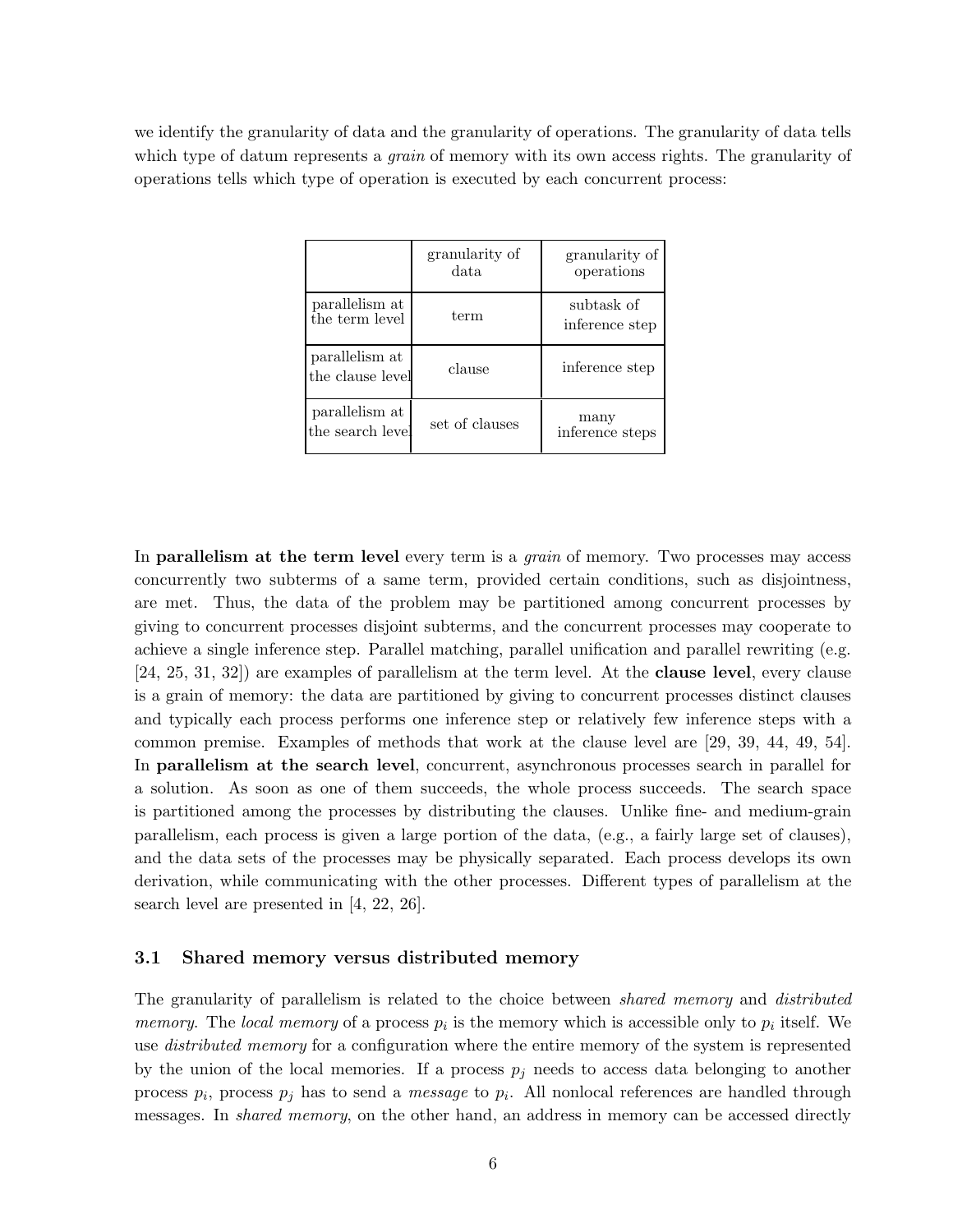by all the processes.

Common data are shared in shared memory, while they may be duplicated in distributed memory. Sharing requires some sort of protection to prevent concurrent-write, for example, the *critical regions* applied in [49] or the *locks* used in [39, 54]. Protection may slow down write-access to the shared data, imposing synchronization delays. A distributed approach does not require synchronization, and therefore it may allow in principle a higher degree of parallelism. The tradeoff is represented by a larger amount of memory and the communication delay of message passing. Parallelism at the term level and parallelism at the clause level lead in general to adopting a shared memory: for instance, it would not be practical to scatter the terms of a clause over a distributed memory. Parallelism at the search level can be implemented in principle in either shared or distributed memory, provided that the data sets of the processes are physically distinct.

## 3.2 Conflicts

The granularity of parallelism is also related to the problem of conflicts between concurrent processes. We say that two concurrent processes are in conflict if they need to access the same grain of data. First we describe conflicts at the clause level, and then we discuss the relation between granularity and conflicts. Two inference steps whose sets of premises are disjoint are trivially not in conflict. Since expansion steps do not modify their premises, expansion steps simply need to be granted *read-access* to their premises. We assume that concurrent read can be safely admitted and therefore expansion steps do not cause conflicts. In the presence of contraction steps, three types of conflicts may emerge:

- 1. write-write conflict between contraction steps: two concurrent contraction steps try to rewrite the same clause  $\varphi$ ,
- 2. read-write conflict between contraction steps: a contraction step attempts to re-write a clause  $\varphi$ , which is being read by another contraction step (which would use  $\varphi$  to contract another clause  $\psi$ ) and
- 3. read-write conflict between contraction steps and expansion steps: a contraction step tries to re-write a clause  $\varphi$ , which is being read by an expansion step (which would use  $\varphi$  as parent).

Under the assumption that raw clauses are not involved in any inference before undergoing forward contraction, both types of read-write conflicts are caused by backward contraction. In [10], we showed that read-write conflicts between contraction steps do not represent real conflicts: if the step deleting the common premise  $\varphi$  prevents the application of  $\varphi$  to contract  $\psi$ , the latter can still be reduced. Therefore in the following we shall mention only the two remaining types, 1 and 3, of conflicts.

A write-write conflict between contraction steps is a real conflict, since one step prevents the other. However, even if only one of the two steps commits, the common premise  $\varphi$  is reduced to a smaller form.

Read-write conflicts between contraction steps and expansion steps are the most critical ones. If the expansion step proceeds, it may generate a clause that is very likely to be redundant, because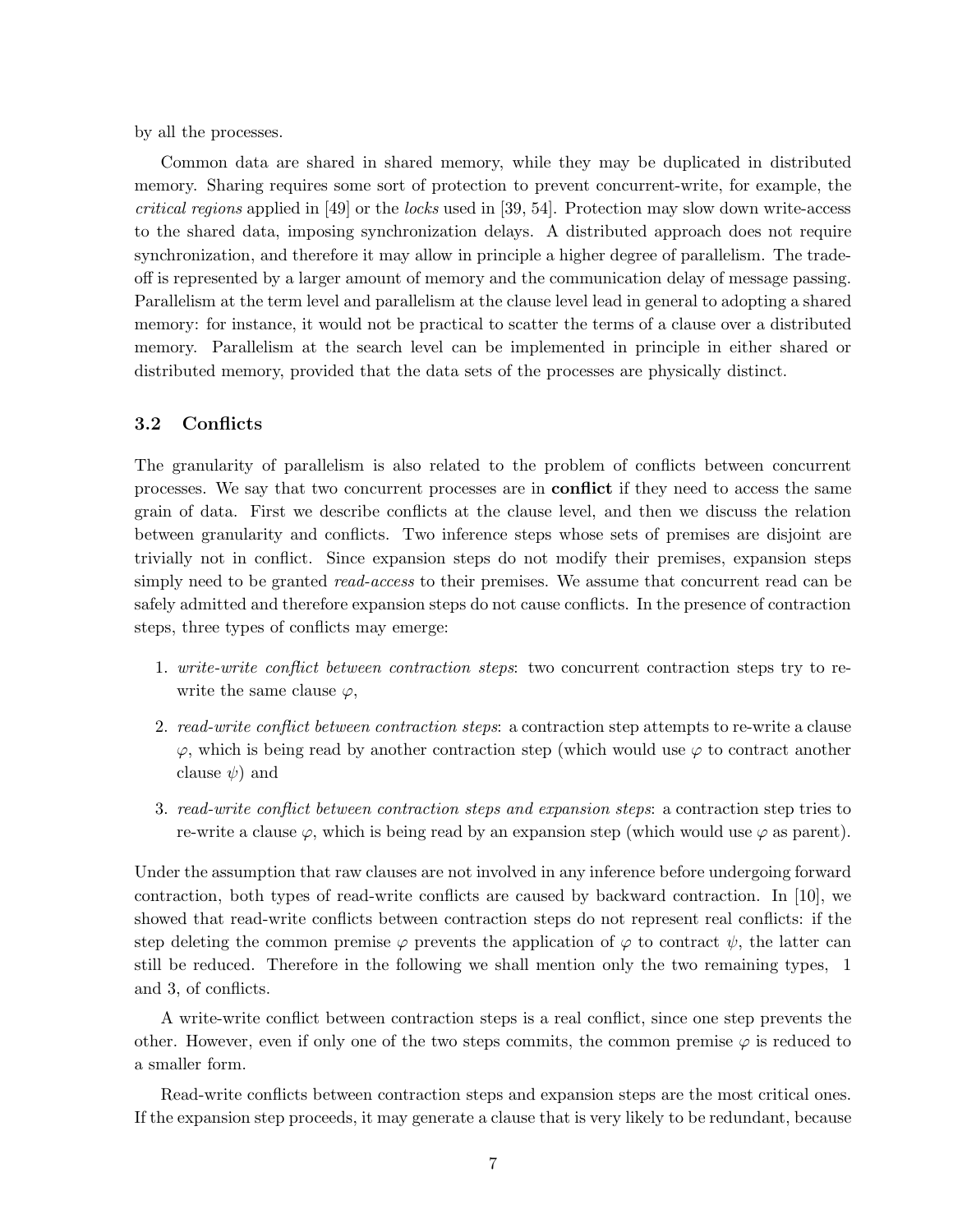one of its parents  $\varphi$  is not fully reduced. The other choice is to suspend the expansion step and let the contraction step commit and reduce  $\varphi$ . More generally, in order to prevent the generation of redundant clauses, one would like to suspend the expansion step until it is guaranteed that its premises are fully reduced by contraction. However, in a parallel setting it may not be possible to satisfy this requirement without introducing possibly long synchronization delays, since the clauses which may reduce  $\varphi$  may belong to other processes.

Employing different granularities implies choosing different approaches to resolve the problem of conflicts. Given the conflicts at the clause level, one approach is to eliminate some of them by adopting a finer granularity, that is, moving from the clause level to the term level. If access is at the term level, steps accessing disjoint positions within a clause are not in conflict. The cost of this choice is the overhead of handling access at the term level. Another approach moves in the opposite direction, that is, from the clause level to the search level. In parallelism at the search level in distributed memory, there are no conflicts, because the concurrent processes access separate sets of data. Two concurrent processes may rewrite concurrently the same clause, because they are rewriting two distinct copies of the same clause. In other words, conflicts are eliminated by duplicating premises, at the cost of introducing additional redundancy with respect to a sequential execution.

## 4 Subgoal-reduction strategies

In this section we consider two classes of subgoal-reduction strategies: strategies for Prolog technology-based theorem proving and strategies for rewrite-based programming languages.

## 4.1 Prolog technology parallel theorem provers

Prolog technology theorem proving (PTTP) appeared first in [45]. A Prolog technology prover is basically a resolution-based theorem prover realized on top of a WAM (Warren Abstract Machine) [50], the virtual machine designed for the fast implementation of Prolog [47]. The inference system of a PTTP is an extension of Prolog's inference mechanism to first order logic, based on the model elimination principle [38]. The search plan is depth-first iterative deepening [34, 46], a modification of the depth-first search procedure of Prolog. Depth-first iterative deepening is depth-first search with a limit k on the depth of the descent. If, after k steps of depth-first search along a path, no solution has been found, the procedure backtracks and selects another path. If all paths have been pursued down to depth k and yet no solution has been found, the limit k is raised to  $k + n$ , for some  $n \geq 0$ , and the search restarts.

Well-known parallel Prolog technology theorem provers include PARTHENON [12, 21], PAR-THEO [42], and METEOR [3]. In this Prolog-based setting, parallelism is or-parallelism: each concurrent process tries to apply a clause, or "rule" in Prolog, to one of the current goals. All processes have access to the input set of clauses. At first, each process selects an input clause, possibly a different one for each process, and tries to resolve it with the input goal (i.e., the negation of the target theorem) generating new subgoals. A goal is regarded as a task, namely the task of trying to derive the empty clause from that goal. The distribution of tasks among the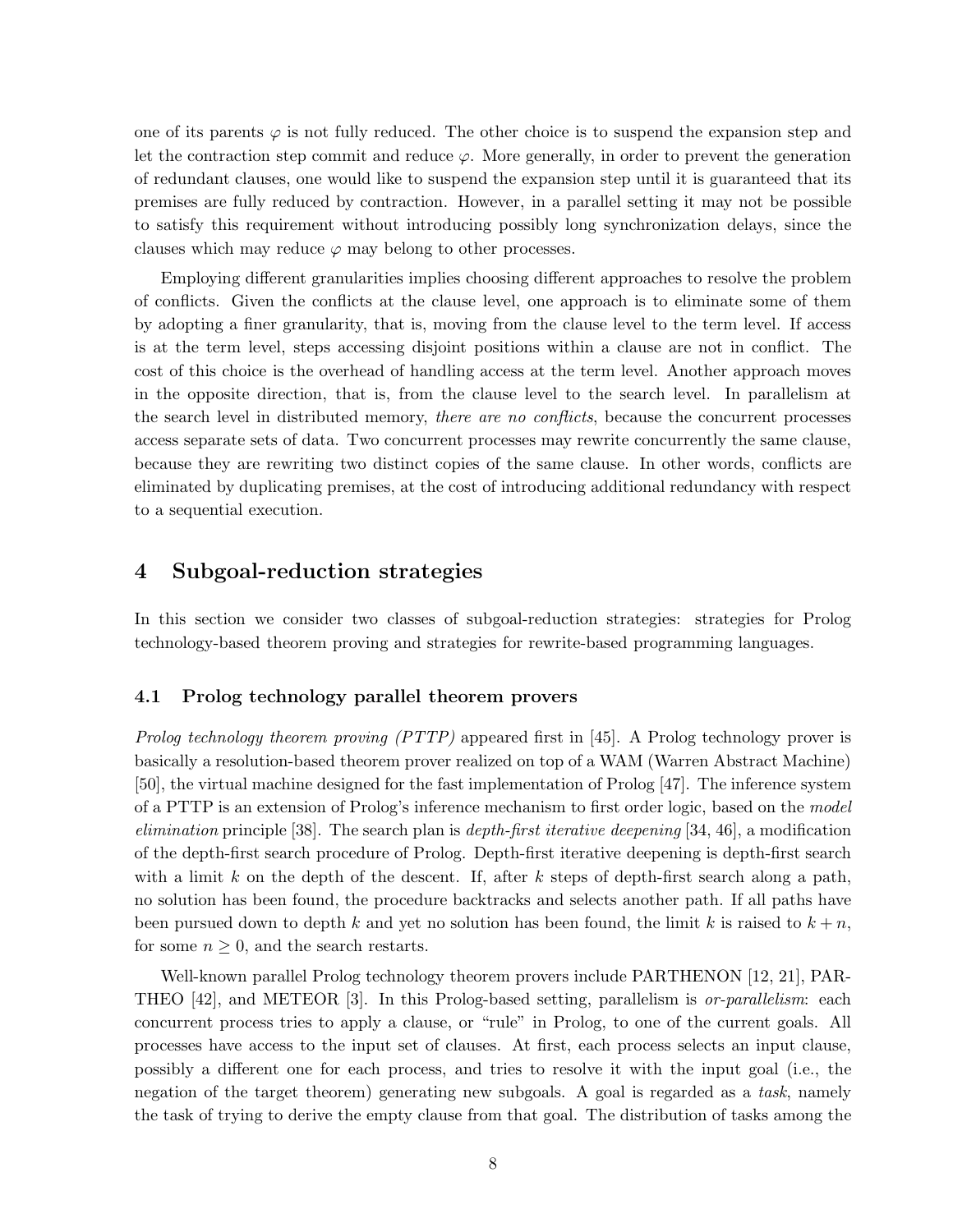processes is done through task stealing: if a process runs out of active tasks, either because no rule applies to its tasks or because of the limit  $k$  in the descent, it gets more tasks from the queues of other processes. When parallelizing iterative deepening, one has to choose whether the same limit  $k$  is set for all processes or each process has its own limit. In the first case, the derivation reaches the limit when the processes fall in a deadlock, all of them asking each other for tasks. The deadlock may be solved by resetting the limit to a higher value. In the second case, the scheduling procedure becomes more complicated as the queues of the processes may contain tasks pertaining to different values of k. In order to preserve completeness, tasks originated under lower values of the limit need be given higher priority.

These are just the basic elements of a parallel Prolog technology theorem prover. PARTHE-NON implements them for shared memory machines, whereas PARTHEO has been implemented on a network of transputers and on an Intel hypercube. The METEOR system is available for sequential machines, parallel machines with shared memory, and networks of workstations. We refer to [3, 12, 21, 42] for specific descriptions of how the principles outlined above are realized in these systems. One interesting aspect of PARTHEO is the mechanism for task stealing. In PARTHEO, task stealing is realized by message-passing. A message representing a subgoal  $\varphi$  is an encoding of the WAM operations that are necessary to derive  $\varphi$  from the input clauses. Upon reception of such a message, a processor derives  $\varphi$  by executing the steps encoded in the message. Thus, it happens routinely that the processors repeat steps that other processors have already performed. The rationale for this choice lies in the general philosophy of Prolog technology theorem proving. PTTP makes a limited use of contraction inference rules. For instance, in PARTHEO, tests for subsumption, tautology elimination and purity reduction [18] are applied to the input set only in a pre-processing phase. Prolog technology theorem proving is a representative of the choice of not investing significant resources in contraction and concentrating all efforts in speeding the expansion process. One hopes to make expansion steps so fast that it becomes irrelevant, performance-wise, whether they are redundant or not. Accordingly, the authors of PARTHEO assume that the WAM operations are so fast, that the redundancy represented by repeating them upon reception of messages does not harm the performances.

### 4.2 Parallel term rewriting for equational languages

Simplification by equations, also known operationally as term rewriting, is a fundamental inference rule in contraction-based strategies. Thus, an analysis of the parallelization of deduction strategies cannot ignore parallel term rewriting. However, a large part of the existing research on parallel simplification has been done with the purpose of designing parallel interpreters for equational languages and parallel architectures to support them,  $(e.g., [24, 25, 31, 32])$ . A survey of such works is beyond the scope of this paper. Also, since we focus on the application of automated deduction to theorem proving, rather than to interpreting programs, we do not describe any such method in detail. We limit ourselves to discuss why these methods are subgoal-reduction strategies and which special hypotheses they assume. The effect of such hypotheses on parallelization will be analyzed in Section 4.3.

An equational program is a set of equations  $E$  and the input to the program is a term t.  $E$  is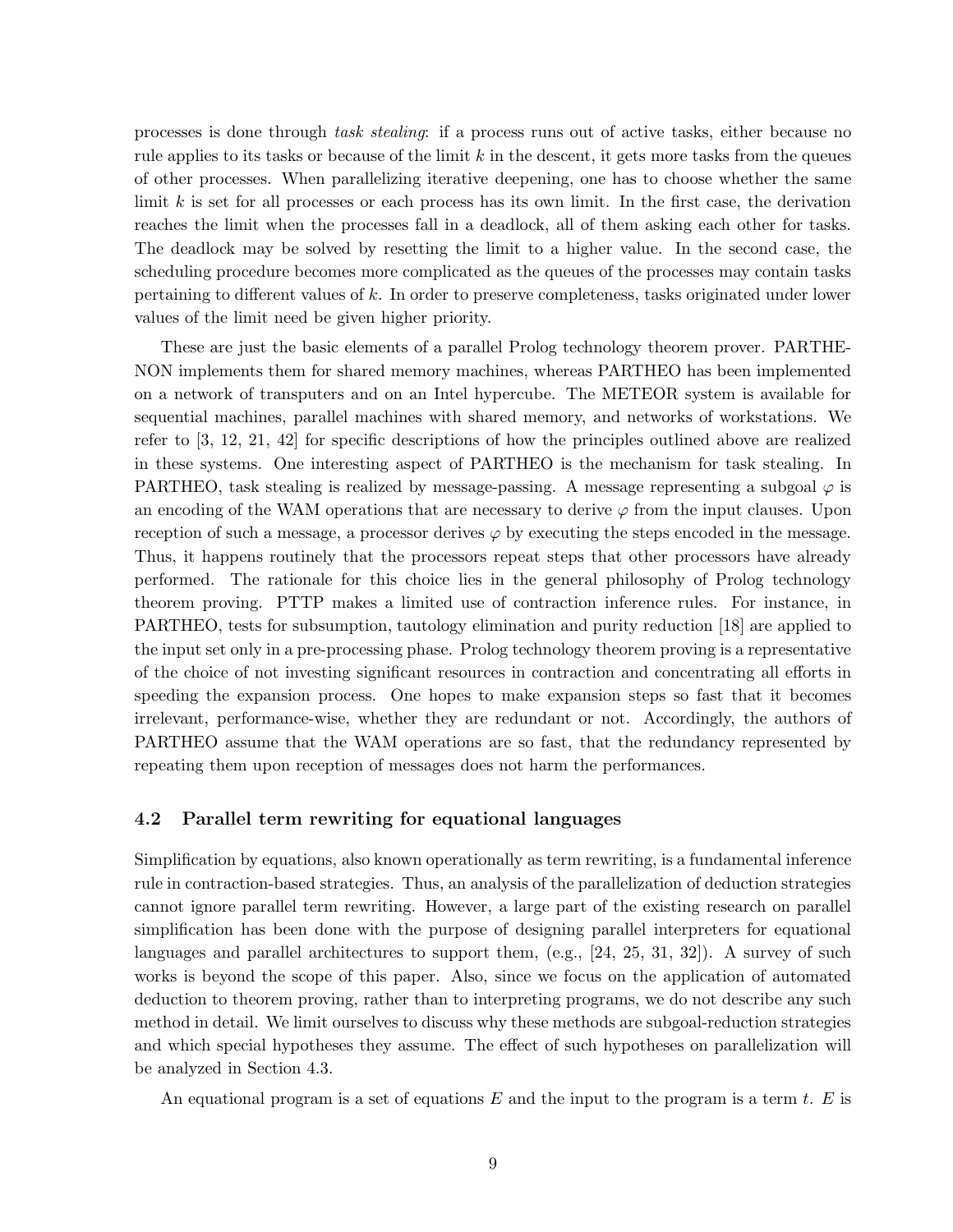the presentation and  $t$  is the goal. In functional programming, an execution consists in reducing t by the equations in the program E until it is E-irreducible, that is, no equation in E applies. The irreducible term is the output. Operationally, each inference employs matching, and it may apply to any position of the goal  $t$ . The equations in the program are required to satisfy certain conditions (e.g., *non-overlapping* and *left linear* [27]) which imply the uniqueness of the irreducible form. Therefore backtracking is not necessary, because the same irreducible form, if one exists, will be found regardless of the path chosen in the reduction.

In logic programming, the goal  $t$  contains variables and an execution consists in computing an answer substitution for those variables. At each step an equation in the program is overlapped (a step similar to resolution in Prolog) with the goal to generate a new subgoal. Operationally, each inference employs unification, to instantiate the variables in the goal and generate the answer substitution, and it applies at the top of an atom in the goal. Backtracking is used to search for an answer.

Beyond the operational differences, equational strategies for functional or logic programming are subgoal-reduction strategies, because

- there is a goal,
- the presentation (i.e., the program) is *static* during the derivation, and
- each step in the derivation applies to the goal and consists in replacing the current goal by  $subgoal(s)$ .

## 4.3 Analysis of the parallelization of subgoal-reduction strategies

The following properties of subgoal-reduction strategies can be observed in both equational programs and Prolog technology theorem proving (PTTP):

## • Static database:

The input presentation, for example, the equations of an equational program or the "rules" in the sense of Prolog, remains unchanged throughout the execution. In PTTP, the subgoals are not subject to contraction after having been generated. This has three consequences:

## – Preprocessing:

It is possible to preprocess the input clauses for fast execution. For instance, the equations of an equational program can be preprocessed for the purpose of parallel matching (e.g., [32]) or compiled in a lower level language with explicit parallelism [24, 25].

### – Read-only data:

The input clauses are read-only data, which may be stored conveniently in a shared memory.

## – Specialized data structures: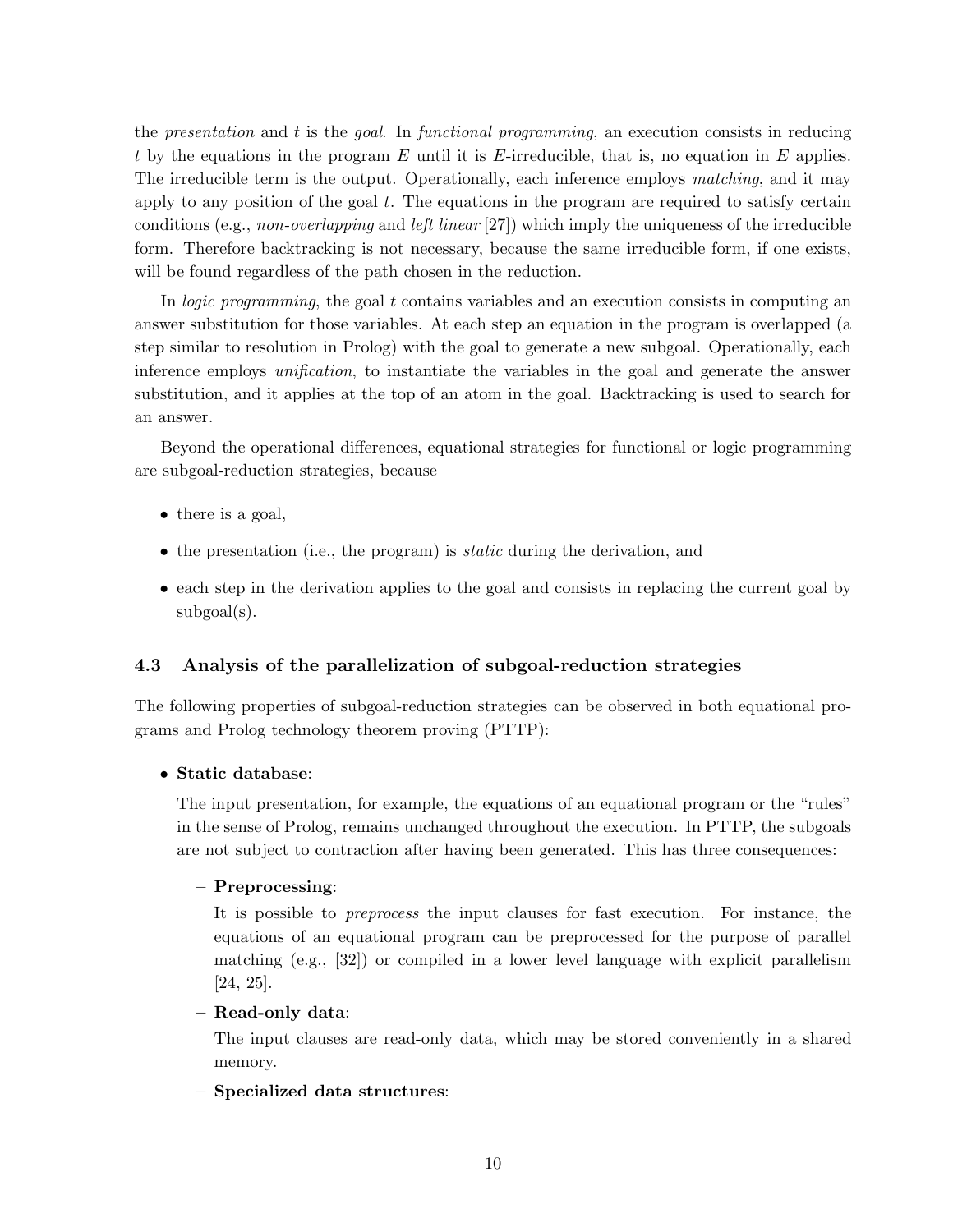Since there is a definite distinction between the goal and the "rules", these two different types of data may be represented by different, specialized data structures. For instance, in PTTP, it is possible to represent a subgoal by an encoding of the WAM operations that derive it (e.g., [42]). In equational programming, specialized data structures can be designed to prevent conflicts among concurrent rewriting steps [32].

#### • No conflicts:

In equational programming, the only conflicts that may arise are write-write conflicts between contraction steps. Most definitions of equational programs require that the equations are left-linear and non-overlapping (e.g., [27]). If two nonoverlapping equations  $l_1 \simeq r_1$ and  $l_2 \simeq r_2$  can simplify a given term t, the nonoverlapping property implies that  $l_1$  and  $l_2$  match two subterms of t at disjoint positions. Intuitively, two simplification steps that reduce disjoint subterms need write-access to different portions of the term and therefore can be applied in parallel. If all the equations in a program are nonoverlapping, this is true for any two steps in any execution of such program. In other words, there are no conflicts.

Furthermore, by exploiting preprocessing of equations and specialized data structures, it is possible to weaken significantly the requirements that the equations be left-linear and nonoverlapping, while maintaining the *no conflicts* property [32].

In PTTP the basic inference mechanism features only expansion steps, that is, the resolutiontype expansion inferences that derive from a goal and a "rule" a new set of subgoals. Therefore, there are no conflicts between inference steps. For instance, two processes that read the same "rule" and apply it to different subgoals can be executed in parallel.

Because of these properties (i.e., static data base and no conflicts), subgoal-reduction strategies are amenable to all three types of parallelism: parallelism at the term level (e.g., parallel rewriting), parallelism at the clause level, (e.g., or-parallelism [12, 21, 42]), and parallelism at the search level, (e.g., the distribution of subgoals to be solved independently by concurrent processes).

## 5 Expansion-oriented strategies

Examples of approaches to parallel expansion-oriented theorem proving are the PARROT prover [29], the parallel connection graph procedures (e.g., [19, 37]), the DARES system [22], and the parallel implementations of the Buchberger algorithm in [16, 17, 26, 44, 49]. We shall explain later why we treat the Buchberger algorithm as expansion-oriented for the purpose of parallelization.

The PARROT prover utilizes parallelism at the clause level in shared memory. We do not describe this system in detail, because most of the considerations it may raise will be covered by the study of parallelism at the clause level in shared memory for contraction-based strategies, and in particular by the analysis of ROO [39] (see Section 6.2).

In the following subsections we consider the parallel connection graph procedures, the DARES project, and the parallel implementations of the Buchberger algorithm.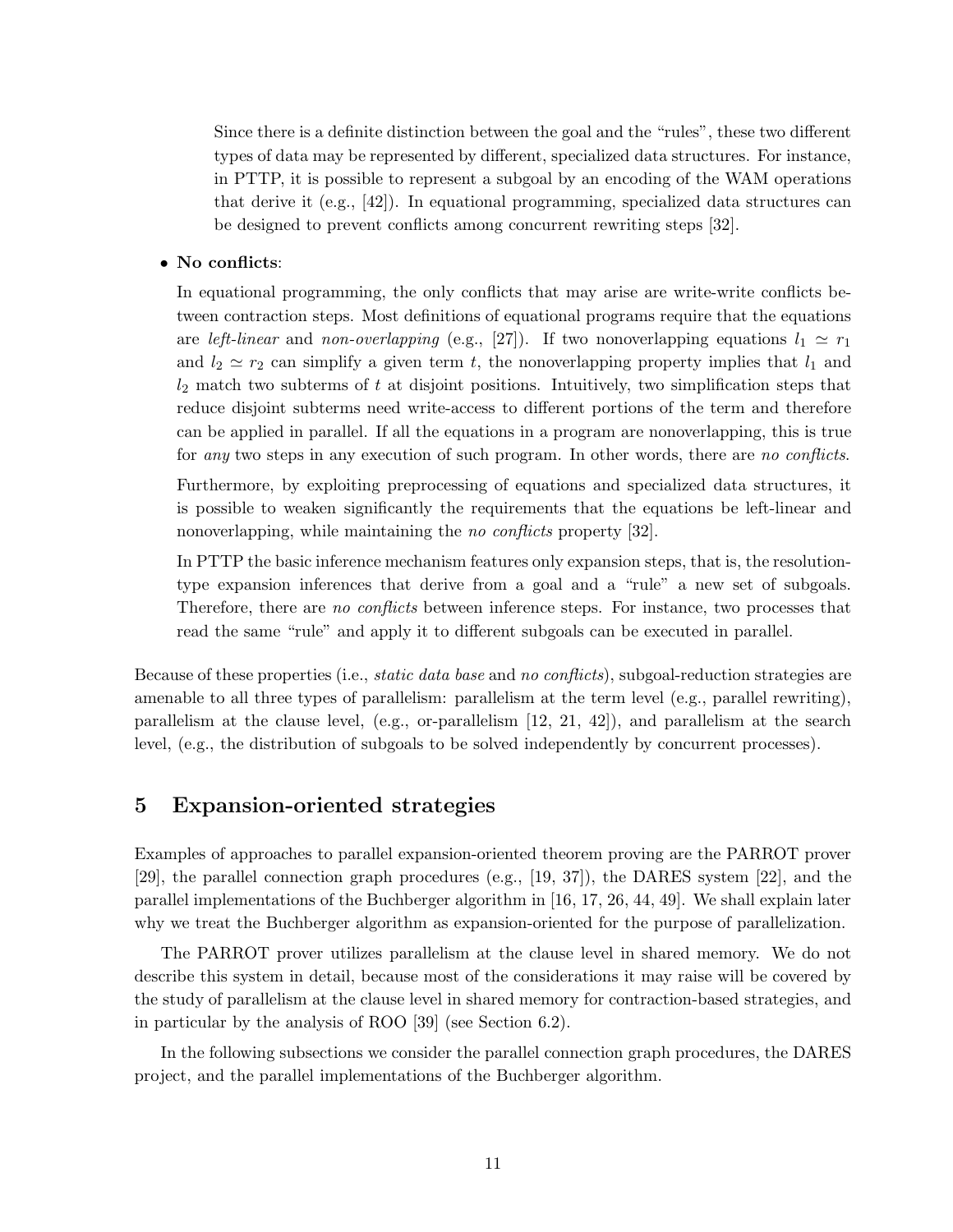## 5.1 Parallel connection graph procedures

In connection graph procedures [35], a set of clauses is represented as a graph, where a node corresponds to a clause and an edge links any two literals which are unifiable and have opposite sign. The basic inference rule is link resolution: two literals connected by an edge are resolved upon and the resolvent clause is added as a new node of the graph. The resolvent inherits the edges of its parent nodes, while the edge resolved upon is deleted. We refer to [35] for a more complete account of the method and its refinements.

A natural way to parallelize connection graph strategies is to resolve several links in parallel. A method based on this principle is given in [37] for a shared memory machine. The main problem with this type of approach is that unrestricted parallel link resolution is inconsistent. Informally, one reason of inconsistency is that parallel link resolution steps may be in *conflict*. This is possible because in the connection graph representation resolution steps are not purely expansion steps. Indeed, each link resolution step *deletes* the edge resolved upon, thereby modifying the representation of its premises. The inconsistency of unrestricted parallel link resolution is wellknown. It was observed first in [36] and we refer to [36, 37] for a more complete account of these issues. The answer to the inconsistency problem has been to impose strong restrictions on which links may fire concurrently, such as in [37]. Such restrictions, however, limit severely the amount of parallelism that can be exploited. Because of the nature of the connection graph representation, parallel link resolution yields parallelism at the literal level that is a sort of finegrain parallelism. The high incidence of conflicts is evidence that parallelism at the literal level is too fine for expansion-oriented strategies.

Other parallel connection graph methods (e.g., [19]) aim at utilizing a coarser type of parallelism, by partitioning the connection graph into subgraphs and assigning each subgraph to a deductive process. This approach has also been designed for shared memory. The conflicts and the consequent restrictions do not disappear completely: they are limited to the borders of the subgraphs. Locks are employed to prevent the conflicts. In spite of the slightly coarser granularity, it seems that the incidence of conflicts in shared memory and the consequent restrictions still prevented these methods from being effective.

### 5.2 The DARES system

DARES (Distributed Automated REasoning System) [22] is an application of technologies for distributed problem solving to theorem proving. It assumes a resolution-based strategy with a level-saturation search plan. The inference mechanism features resolution and forward subsumption, but no backward contraction. A number of processes, called agents, work concurrently. In turn, each agent comprises many sub-processes: several deductive processes and one mail process, which is dedicated to inter-agent communication. An agent is a sequential process: the processes inside an agent are scheduled for execution according to a round-robin scheduling. All deductive processes of all agents execute the given strategy. In general, different deductive processes work on different problems. It is not clear in [22] whether this means that more than one problem may be given in the input or whether the input problem is reduced to sub-problems during the computation. In the second hypothesis, it is not specified how the given problem is reduced to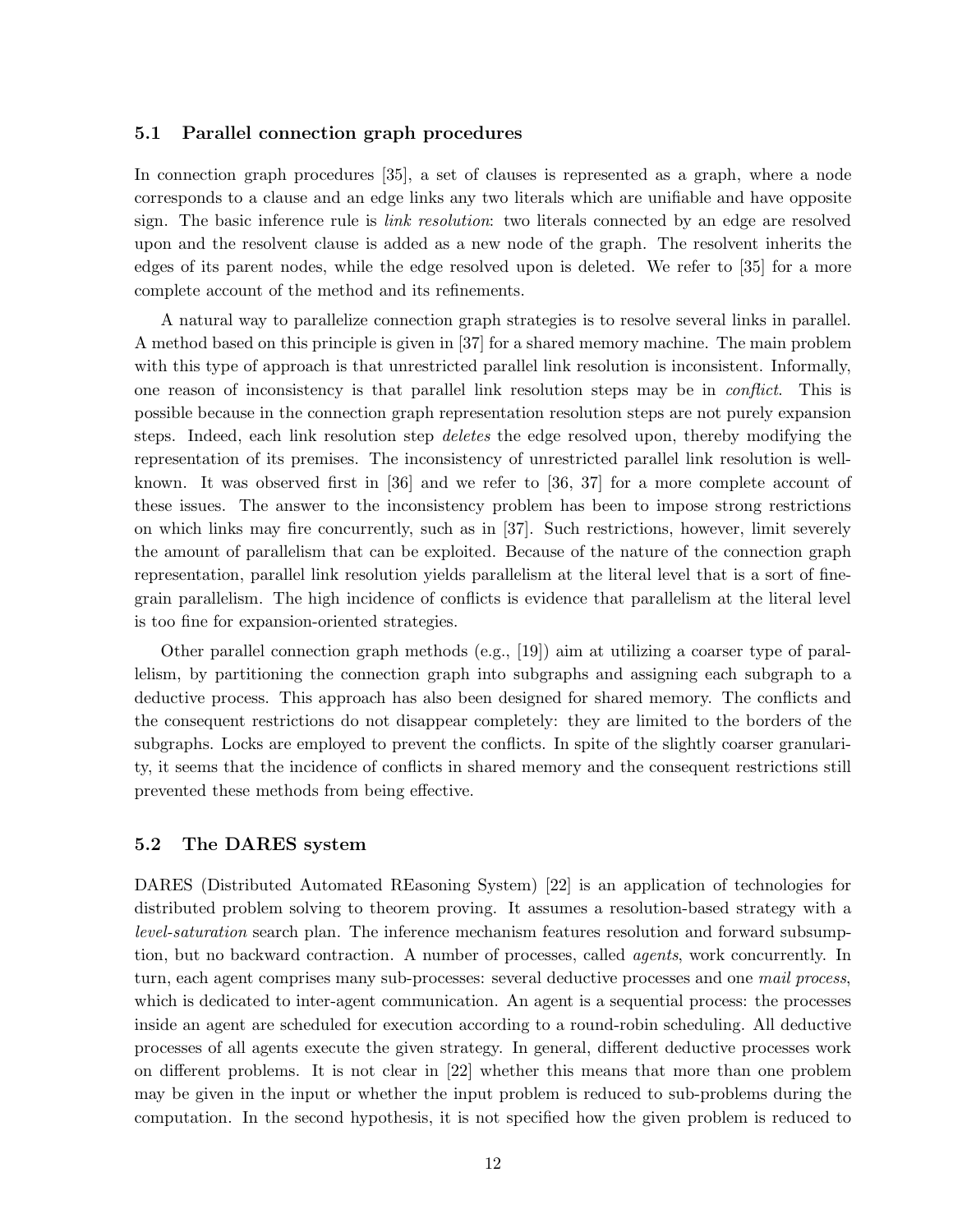sub-problems to be given to different processes. The only constraint is that no two processes of the same agent work on the same problem.

The authors observe that theorem proving is a computationally intensive application and therefore the agents should be loosely coupled, in the sense of devoting more time to computation than to communication. Indeed, each agent has several deductive processes and just one mail process. Each agent has "incomplete knowledge". This means that it has access only to a subset of the clauses involved. It follows that the agents need to "import knowledge" from other agents, in order to be able to solve the problems. This communication is organized as follows. Whenever an agent A cannot derive new resolvents from its clauses, it sends to other agents a request for more data. Upon receiving such a request, any other agent B will reply by sending to A a subset of its clauses. Agent A will include the received clauses in its data base and proceed with the inferences.

This scheme of communication uses three heuristic criteria to decide, respectively, when to issue a request, what to put in the request, and what to put in the reply. In addition to sending a request when it cannot generate new resolvents, an agent applies a heuristic criterion to establish whether it is making progress toward the solution or not. If the decision is negative, it emits a request for more data. One such criterion is described in [22]. It is based on measuring the length of the clauses and the number of distinct predicates in successive sets of new resolvents. Inference steps which reduce these measures, together with steps that generate or use unit clauses, are regarded as "proof-advancing". If the derivation is not proof-advancing for two consecutive stages, the agent sends a request-message to import more clauses. The decision is based only on the two most recent stages of the derivation. A request-message consists of a set of literals. Another heuristic is employed to select the literals to be put in the message. Subsumption is applied to make sure that a request-message does not contain instances of other literals in the message. The receiver of a request-message tests the literals in its clauses for unifiability with the literals in the message. If at least a literal in a clause unifies with at least a literal in the message, the clause is selected. Then, all selected clauses are sent together as a reply-message to the agent which issued the request-message. Subsumption is used also to delete instances in a reply-message. This application of subsumption is actually the only backward contraction in DARES. Clearly, this does not change the expansion-oriented nature of the method, because it is applied only within the messages, not directly to the data bases of the processes.

DARES has been implemented on a simulator of distributed systems, which runs on a network of Lisp machines. Because of the presence of the simulator, the absolute run times of such a system are probably not very significant, and indeed they are not given in [22]. Experimental measures of how the run time varies with the number of agents and the amount of redundancy in the system are reported. However, this study refers the results for just one theorem proving problem. In this context, redundancy simply means duplication: the redundancy factor for a clause is 0 if there is just one copy of that clause in the entire system; it is 1 if all agents have a copy of that clause. This analysis is more concerned with redundancy as a property of the given distribution of clauses than with redundancy generated by the system itself. Indeed, redundancy is treated as an independent variable. Not surprisingly, as redundancy grows, each agent's behaviour becomes closer to that of a sequential theorem prover, and the performance of DARES gets worse.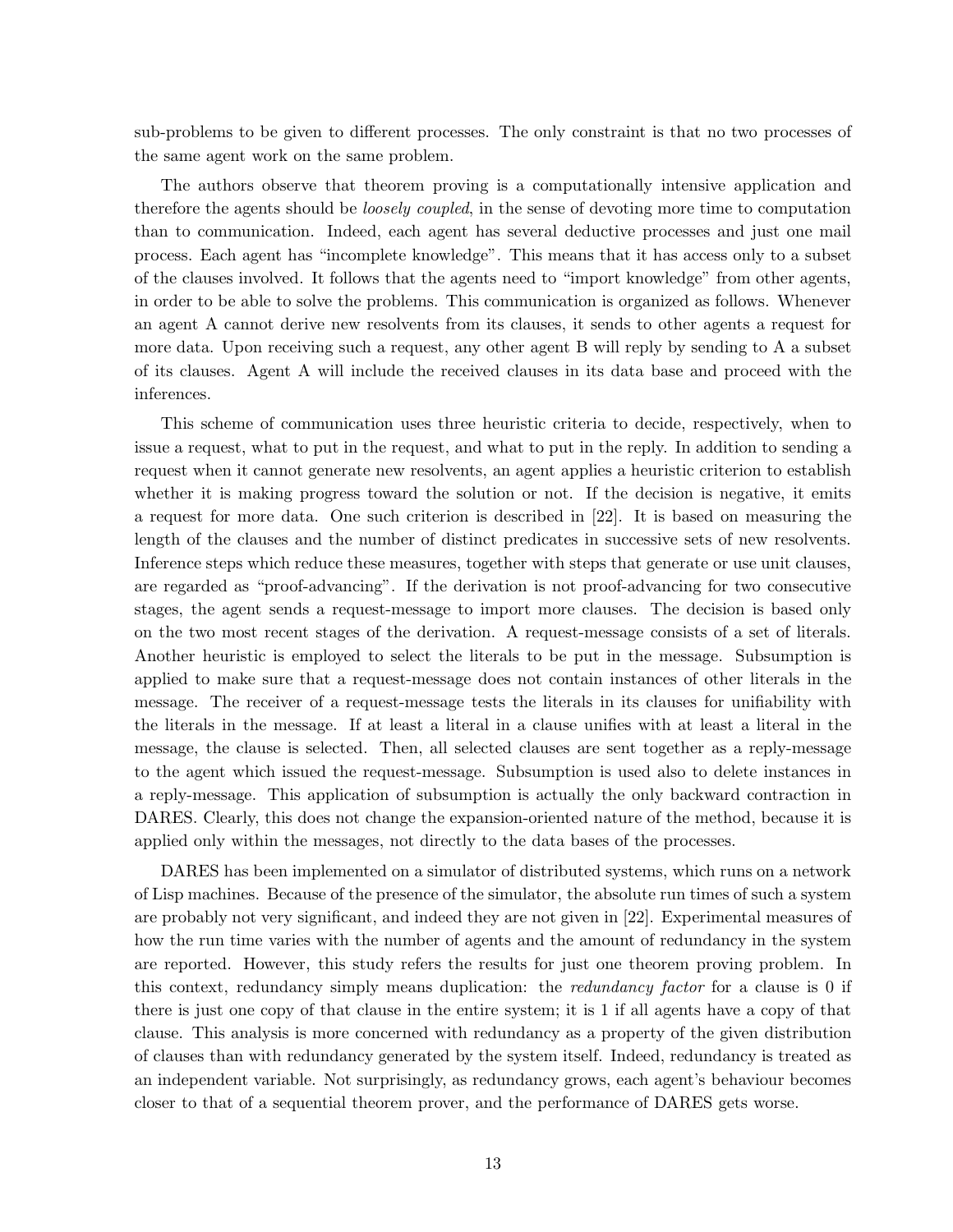The effectiveness and efficiency of a system like DARES rest on the heuristics used in the communication part. We list here a number of issues that may be of interest for further study. There is no treatment of the *fairness* of such heuristics, that is, whether they ensure that whenever there is a proof, it will be found. The selection of clauses for the reply-messages in [22] seems rather expensive, since it consists in actually trying resolution between the clauses in the data base and the literals in the request-message. These resolution steps will be performed again when the reply-message reaches its destination. Finally, the heuristics described may not be sufficiently effective in partitioning the search space. For instance, if the literals in the request-message are sufficiently general, such as literals whose arguments are all variables, almost all the clauses may be selected, so that the data bases at the sender and at the receiver of the request-message will be almost identical. Furthermore, no distinction is made between generated clauses and received clauses: if a clause  $\varphi$  is generated by agent A and then sent to agent B, both A and B will perform all the inference steps they can with  $\varphi$ . As more and more clauses are exchanged, this will contribute to increase the overlap among the data bases and thus the portions of search space allotted to different agents.

### 5.3 Parallel implementations of the Buchberger algorithm

Problems related to those of parallel theorem proving have been addressed by the study of parallel and distributed implementations of the Buchberger algorithm [16, 17, 26, 44, 49]. The Buchberger algorithm works on polynomials, equated to 0 and treated as oriented equations. It takes as input a set of polynomials and gives as output a set of polynomials, which is a *Gröbner basis* for the ideal generated by the input polynomials. A Gröbner basis has the property that it reduces to 0 all and only the polynomials belonging to the ideal [14].

The Buchberger algorithm features an expansion inference rule similar to superposition [33] and a contraction rule similar to simplification. Indeed, the similarity between the Buchberger algorithm and Knuth-Bendix completion was explored in [15]. We present these parallel implementations of the Buchberger algorithm in the section on parallel expansion-oriented strategies for two reasons.

First, most of the parallel Buchberger algorithms we survey choose not to implement backward contraction in full. In other words, they do not maintain the current basis fully reduced during the derivation.

Second, backward contraction is not as crucial for the Buchberger algorithm as it is for theorem proving. The former is guaranteed to succeed, namely, to generate a Gröbner basis, regardless of the amount of contraction performed. If the output basis is not fully reduced, it is possible to follow the execution of the parallel algorithm by a final phase, where a sequential normalization algorithm is applied to all the elements of the basis. This is done for instance in [44, 49]. The logical domain of theorem proving, on the other hand, is usually undecidable. The absence of backward contraction in a theorem proving strategy may cause the prover to saturate the available memory with redundant clauses and run out of memory before finding a proof.

Another difference between the Buchberger algorithm and theorem proving strategies is that the expansion inferences in the Buchberger algorithm do not use unification, since there are no va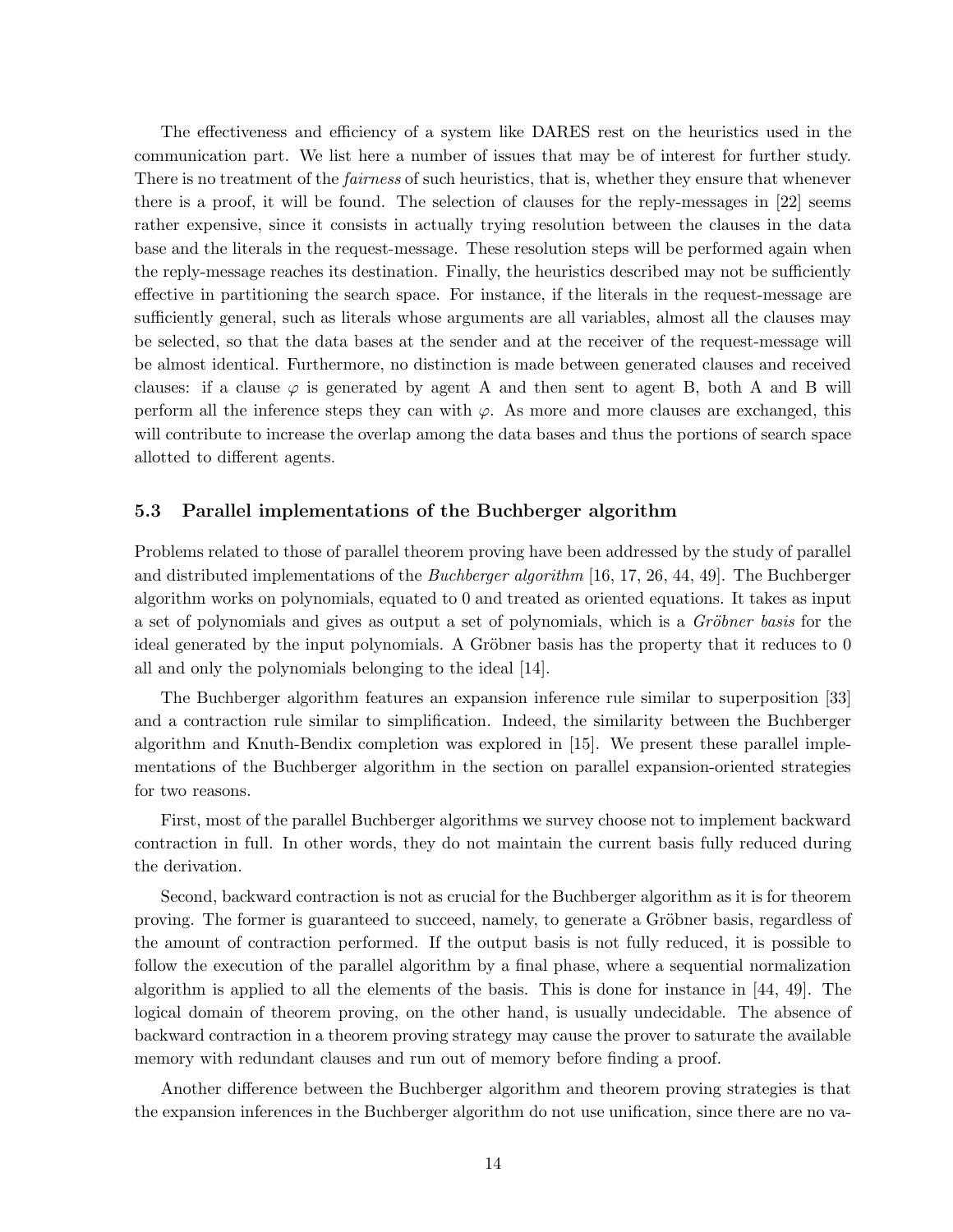riables, as the "variables" in the polynomials are constants logically. It follows that expansion steps are much less expensive than in theorem proving. Therefore, expansion-oriented implementations of the Buchberger algorithm are less expensive and thus more feasible than expansion-oriented approaches in theorem proving.

The algorithms presented in [16, 17, 26, 44, 49] are conceived for three different models of parallel computation: a shared-memory multiprocessor in [49], a data-flow machine in [44] and a distributed-memory multiprocessor in [16, 17, 26].

#### A parallel Buchberger algorithm in shared memory

In [49], the data base of equations is stored in shared memory with **Concurrent-Read-Exclu**sive-Write (CREW) access. The algorithm is a parallel version of the Buchberger algorithm with *critical regions* to enforce exclusive-write. The algorithm is simple, and a formal proof of correctness is given in [49]. However, it seems to contain an unnecessarily high degree of sequentiality. The reason is that the granularity of memory protection is very large: entire sets of equations, e.g. the current version of the basis and the set of raw critical pairs, are accessed in exclusive-write mode. Only one expansion process at any given time can access the set of raw critical pairs to add a new pair. It follows that the expansion part of the algorithm is basically sequential. No backward contraction is included.

#### A data-flow parallel Buchberger algorithm

The method in [44] is inspired by an analogy, due to Buchberger himself, between the Buchberger algorithm and the Eratosthenes's sieve algorithm for generating all the prime numbers smaller than or equal to a given n. A data-flow version of Eratosthene's sieve works as a pipe with stages  $s_1, \ldots s_i$  to store the prime numbers  $m_1, \ldots m_i$  discovered so far. The numbers from 1 to n are input in increasing order at one extreme of the pipe and travel through its stages. At each stage  $s_j$ , any candidate for primality k is tested for divisibility by  $m_j$ . If  $m_j$  divides k, k is eliminated. If no  $m_j$ 's divides k, k is saved as  $m_{i+1}$  at a new stage  $s_{i+1}$ . When the input stream is exhausted, all the numbers remained in the pipe are the prime numbers.

According to the analogy between the Buchberger algorithm and Eratosthene's sieve, simplification corresponds to the divisibility test and the Gröbner basis of equations corresponds to the set of prime numbers. Any raw critical pair  $l \simeq r$  travels through the pipe, and the equations already stored in the stages of the pipe are applied to reduce  $l \simeq r$ . If  $l \simeq r$  is not deleted in the process, that is, it is reduced to a nontrivial equation  $l' \simeq r'$ , the latter is added as a new stage at the end of the pipe. Then, a copy of  $l' \simeq r'$  travels backward, and at each stage it tries to generate raw critical pairs with the equation stored at that stage. Raw critical pairs are collected at the input extreme of the pipe and fed back in the pipe for simplification. To summarize, forward contraction is performed as new equations traverse the pipe in forward direction. Expansion is performed as the equations traverse the pipe in backward direction. When the algorithm halts, the contents of the pipe is a Gröbner basis.

Backward contraction does not fit very naturally in this approach. The analogy with Erato-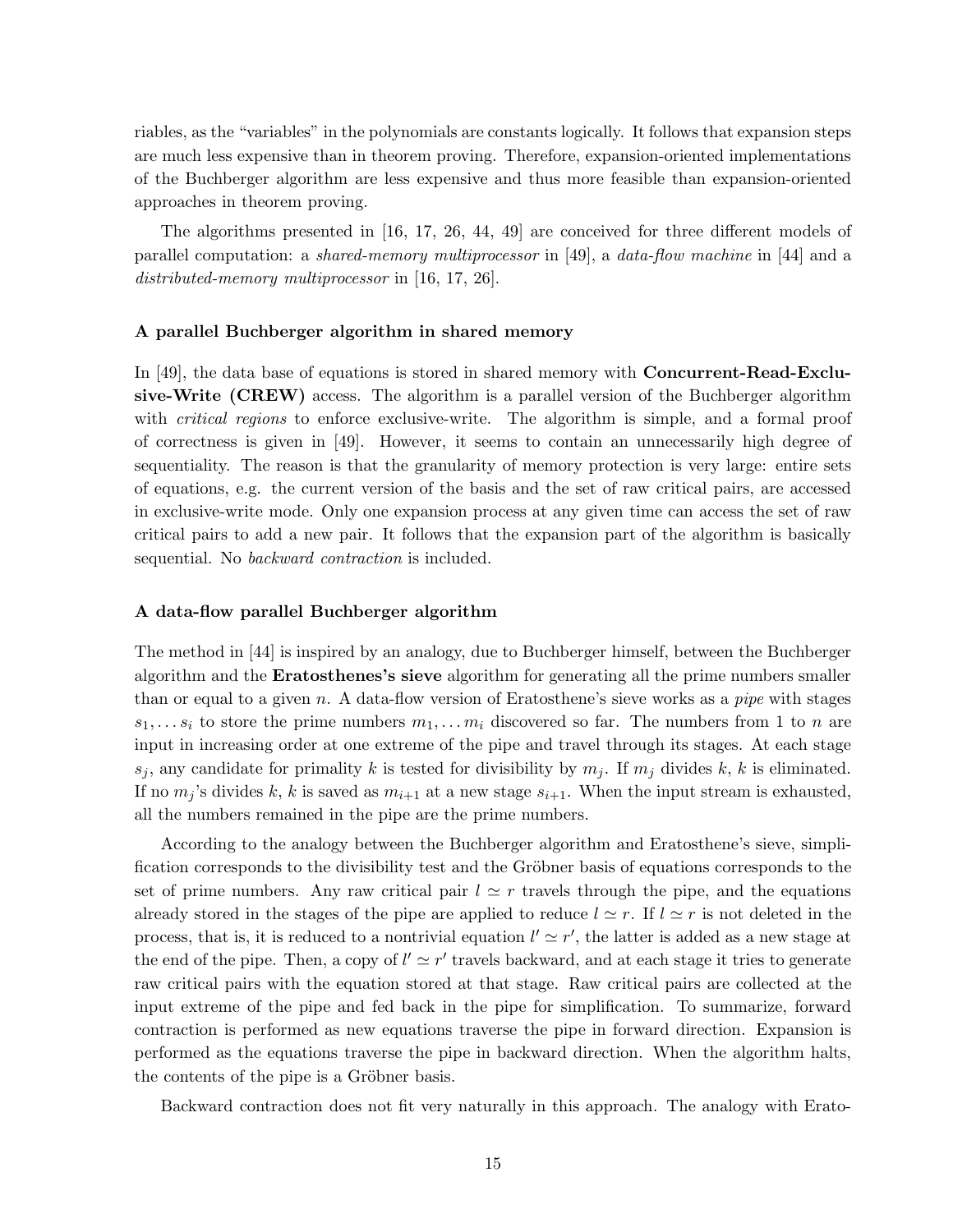sthene's sieve does not help for backward contraction. If a number  $k$  is not divided by any prime number smaller than  $k$ , then  $k$  is prime. It follows that no stage of the pipe ever needs to be deleted. On the other hand, for an equation  $l \approx r$  to be part of a fully reduced version of the basis, it is not sufficient that  $l \approx r$  is fully reduced with respect to the equations generated before  $l \simeq r$ . It is necessary to keep trying to reduce  $l \simeq r$  by equations generated afterwards. According to [44], some backward contraction is performed when the equations travel in backward direction. However, it is not guaranteed that the output basis is fully reduced. Indeed, the method features a final phase, where a sequential normalization algorithm is applied to all the elements of the basis output by the pipe.

#### A distributed Buchberger algorithm for constraints solving

The algorithm in [26] is designed to be applied to solve polynomial constraints during the interpretation of a program in a logic programming language with constraints. Thus the input to the Buchberger algorithm is not a given set of polynomials, but a stream of polynomials progressively generated by an interpreter. Each input equation is sent through a shared bus to all the processors. A processor  $p_i$  maintains two sets of equations: a set  $CP_i$  of raw critical pairs, just received from the input or just generated at the node, and a current version of the basis  $B_i$ . The distribution of the work among the processors is regulated by a *work-load function*  $w$ , which assigns equations to processors. Each processor  $p_i$  is responsible for normalizing with respect to  $B_i$  those equations in  $CP_i$  that w assigns to  $p_i$ . Whenever the smallest equation  $l \simeq r$  in  $CP_i$  is  $B_i$ -irreducible and belongs to  $p_i$ , node  $p_i$  broadcasts  $l \simeq r$  to all the other nodes, generates all the critical pairs between  $l \simeq r$  and elements in  $B_i$ , stores them in  $CP_i$  and moves  $l \simeq r$  from  $CP_i$  to  $B_i$ . Any other processor  $p_j$ , upon receiving  $l \simeq r$ , performs the same steps, that is, it generates all the critical pairs from  $l \simeq r$  and  $B_j$ , stores them in  $CP_j$  and moves  $l \simeq r$  from  $CP_j$  to  $B_j$ .

All nodes do all the expansion steps independently. The choice of having each node doing all expansion steps is clearly related to the low cost of the expansion steps in the Buchberger algorithm. Forward contraction is distributed among the processors according to the work-load function. The latter is originally a partition of the input and is updated dynamically during the computation. Once again, backward contraction receives the least attention. As a background task, not included in the main algorithm, each processor  $p_i$  is supposed to normalize with respect to  $B_i$  the equations of  $B_i$  which belongs to  $p_i$ . However, if an equation in  $B_i$  is simplified, the reduced form is not moved to  $CP_i$  and the  $B_j$ 's at the other nodes are not modified accordingly.

#### A transition-based distributed Buchberger algorithm

The distributed Buchberger algorithm of [16, 17] is obtained by applying to Buchberger algorithm a general approach for parallel programming, proposed in [53]. Given a sequential algorithm, a parallel algorithm is obtained in two phases: first, derive from the sequential algorithm a set of non-deterministic transitions, second, design a scheduler to execute the transitions. Each transition defines a task and the parallel algorithm is basically composed of the tasks and the scheduler. Given a pool of processes, each one of them will execute concurrently the scheduler and thus perform instances of tasks (i.e., apply transitions rules to data). In shared memory, each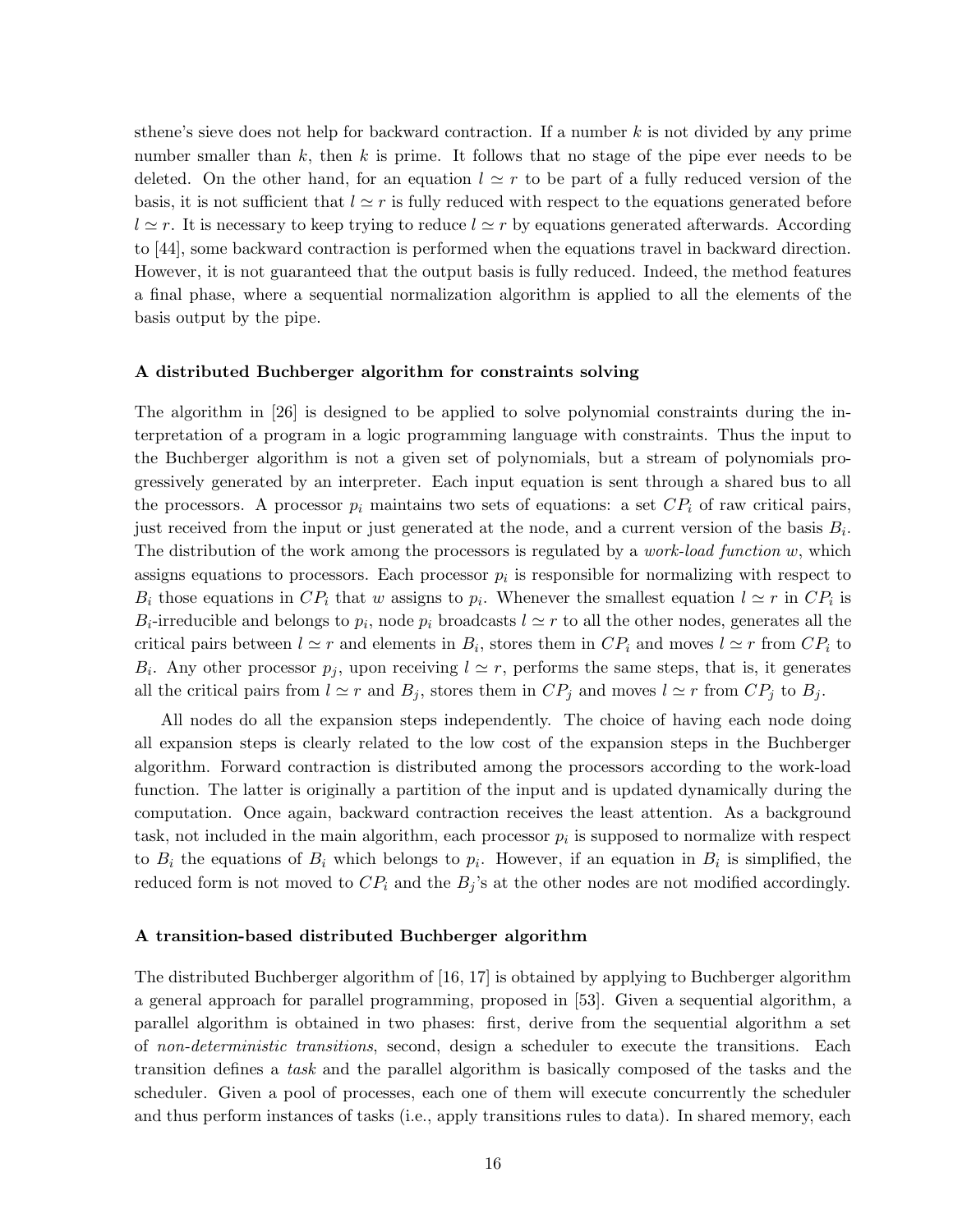process schedules a transition and then gets the data to which apply the transition from shared data structures, with locks to ensure exclusive access. In distributed memory, each process gets the data from its own local memory, and some sort of communication is in place to ensure that the processes cooperate. We refer to [53] for a complete treatment. This technique applies rather naturally to algorithms for symbolic computation, where a specification of the algorithm as a set of nondeterministic transition rules often is given in the first place, for example, the inference rules of an inference system.

In [17], two distributed versions of Buchberger algorithm are described and proved correct, one with backward contraction and one without. For both algorithms,  $G$  is the current basis and  $gpq$ (global pair queue) is a queue of pairs of polynomials to be used for generating other polynomials. The basis is replicated: each process  $p_i$  has its own version  $G_i$  of the current basis in its local memory. The global pair queue is *distributed*: each process  $p_i$  has a subset  $gp_i$  of gpq. The basic transitions that  $p_i$  may perform are as follows:

- 1. Select a pair from  $ppq_i$  and generate a new polynomial q (expansion); q belongs to  $p_i$ .
- 2. Reduce q to its irreducible form  $q'$  with respect to  $G_i$  (forward contraction).
- 3. Add  $q'$  to  $G_i$  and the pairs  $(q', r)$  for all r in  $G_i$  to gpq.

The work is distributed among the processes by partitioning the global pair queue gpq of the abstract algorithm into the  $ppq_i$ 's and by establishing that a polynomial may be reduced only by the process that owns it. If the pair queue at one process (e.g.,  $gpq_i$ ) is depleted, while the pair queue at another process (e.g.,  $gpq_i$ ) keeps growing, "load-balancing messages" are used to move pairs from  $ppq_j$  to  $ppq_i$ .

Each process  $p_i$  also has a *shadow set*  $G'_i$  of  $G_i$ . The purpose of the shadow sets is communication: whenever a process  $p_i$  adds a polynomial to its  $G_i$ , it also adds it to all the  $G'_j$ 's, i.e. the shadow sets of the other processes. Adding an element to  $G'_{j}$  "invalidates"  $G_{j}$ . In order to "validate"  $G_j$ , process  $p_j$  needs to move to  $G_j$  all the polynomials that are in  $G'_j$  but not in  $G_i$ . The key property is that each process keeps working, even if its  $G_i$  has been invalidated. Addition of a polynomial to all the remote shadow sets is done by broadcasting a message. The sender waits to receive acknowledgements from all the other processes. In order to save memory and keep the size of the messages small, shadow sets and messages contain *global identifiers* of polynomials, not the polynomials themselves. When  $p_i$  validates  $G_i$ , it sends requests for all the polynomials whose global identifiers are in  $G'_{i}$  but not in  $G_{i}$ , and waits until it has received all the polynomials it has requested.

If backward contraction is added, the polynomials are subject to contraction after they have been inserted in the basis. Any polynomial in the basis may be applied to reduce any other polynomial in the basis, with the purpose of keeping the basis inter-reduced. In the distributed algorithm in [17], backward contraction is performed in the shadow sets  $G_i$ 's. For this purpose, the shadow sets contain the polynomials, not just their identifiers. More precisely, the shadow sets contain version sequences, namely, lists of all the forms of a polynomial. The topmost element of a sequence is the current form of a polynomial. When it is reduced (backward contracted), the new form is appended on top of the list. No polynomial is really deleted. A local basis  $G_i$  is then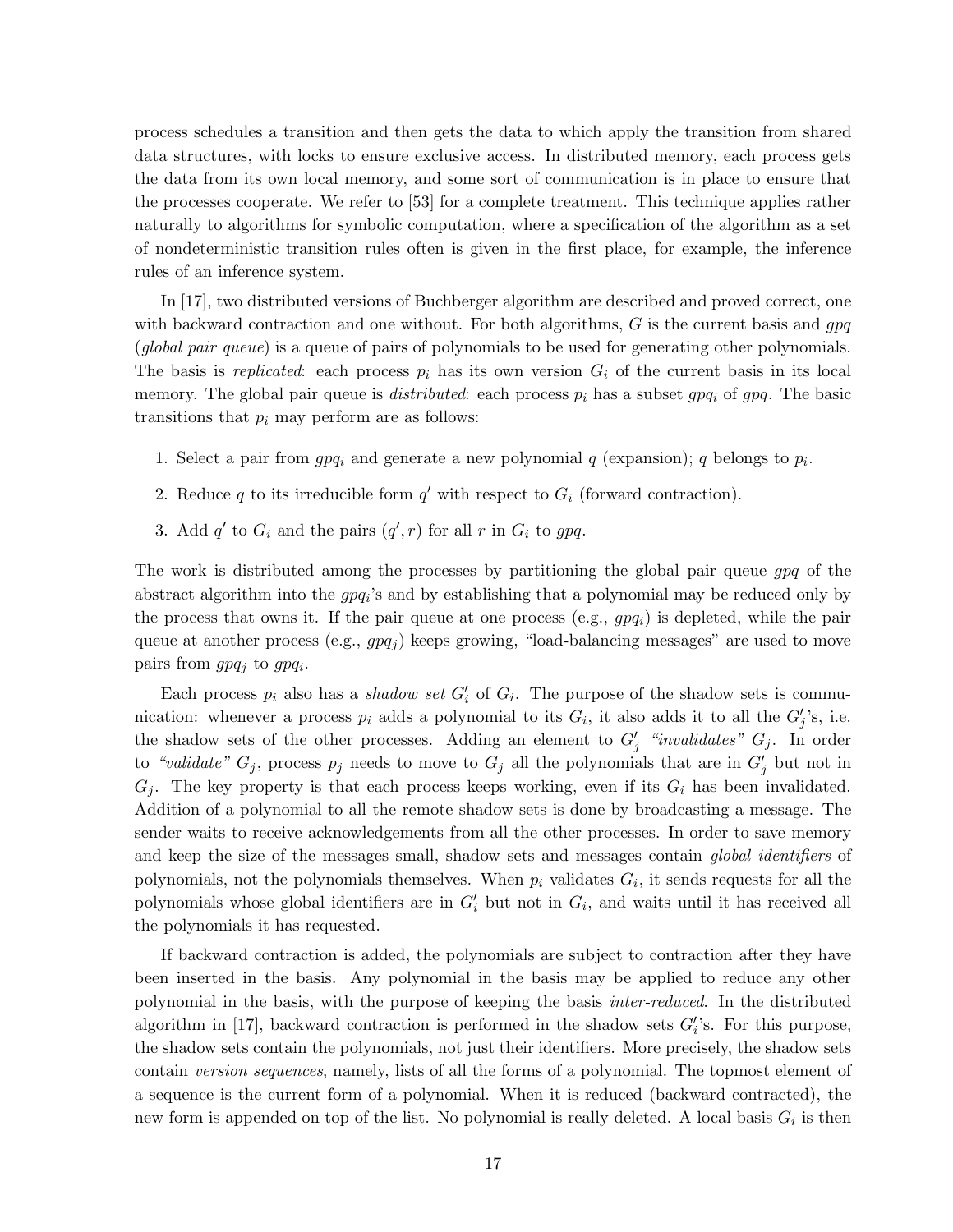a selection of versions, not necessarily the most updated ones, from a subset of version sequences in  $G'_{i}$ . A backward contraction step in a  $G'_{i}$  invalidates all the  $G_{j}$ 's. Validation of a  $G_{i}$  consists of copying to  $G_i$  all the polynomials whose most recent form in  $G'_i$  is not in  $G_i$ .

In [16], an implementation on a CM-5 with 128 nodes is described. The reported experiments display near linear, linear, or even superlinear speedups and the algorithm is said to outperform previous implementations in shared memory (e.g. [49]). A comparison with [26] is not available. The basic choices in the implementation as described in [16], however, refer only to the algorithm without backward contraction, so that the reader does not know how the presence of backward contraction influences the implementation.

### Discussion

Among these four implementations of Buchberger algorithm, the first two, [49] and [44], realize parallelism at the clause level. The two distributed algorithms, [26] and [16, 17], feature some parallelism at the search level: each process has its own version of the basis, polynomials are distributed among the processes and forward contraction tasks are subdivided accordingly.

The transition-based approach of [16, 17] is the most advanced in terms of backward contraction. The choice of a coarser granularity of parallelism appears crucial in implementing backward contraction. The idea is to allow backward contraction without imposing a global synchronization among the processes whenever a basis is modified locally by backward contraction. This is achieved by letting the processes work independently: each process may work while its basis is invalidated and the successive validation is used to communicate to the process the effects of backward contraction at the other nodes. Other aspects of the method, however, lean toward medium-grain parallelism. The processes are not entirely asynchronous: the validations also play the role of synchronization points, since a process performing validation actually waits till all the requested polynomials arrive. The suggested presence of a coordinator process, which arbitrates invalidations, may indicate that the processes are not allowed to broadcast their messages, invalidating others' basis, in a totally independent fashion. The messages for load balancing may also reduce the independence of the processes by introducing more synchronization points. The algorithm seems to generate many small-sized messages for load balancing. This use of messagepassing reflects the choice of the CM-5 as target machine: this type of message-passing is feasible in medium-grain parallelism on a multiprocessor rather than in coarse-grain parallelism on a network.

If this invalidation-validation technique were to be applied to theorem proving, a very important question would be when to schedule validation: how often a process should suspend inferences for updating its database with respect to the others. The more frequently validation is done, the more frequently a process suspends the "creative" part of its work (e.g., generating new clauses) to do "book-keeping". The clause generation rate may become too low. In [17], validation is said to be performed "lazily" and "on demand", but it is not clear whether this means that a process should do validation only when it is otherwise idle. Lazy validation is feasible for the Buchberger algorithm, because backward contraction plays a smaller role in the Buchberger algorithm than in theorem proving, as we pointed out at the beginning of this section. In theorem proving, an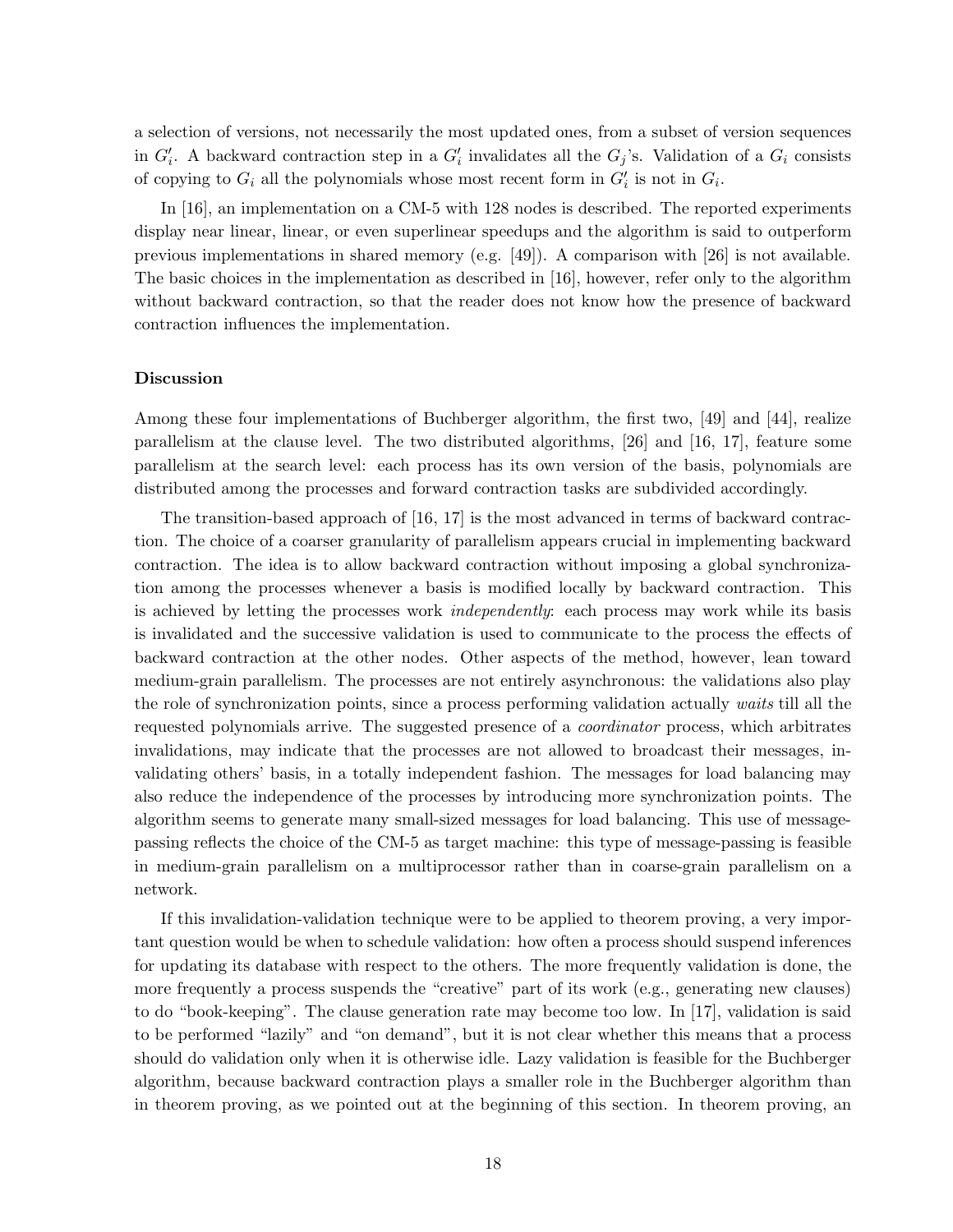exceedingly lazy validation scheme may not be appropriate. For instance, a process may generate a very good simplifier and add it to all the shadow sets. If validation is lazy, the other processes may not consider that simplifier till much later, perhaps after having generated so many redundant clauses that their performances is already irremediably compromised. In particular, a scheduler such that validation is done only when a process is otherwise idle, may postpone indefinitely a validation phase, and thus the diffusion of the effects of backward contraction, as the process is constantly busy with deduction.

## 5.4 Analysis of the parallelization of expansion-oriented strategies

Expansion-oriented strategies do not have most of the properties of subgoal-reduction strategies. The picture changes as follows:

## • Monotonically increasing database:

The database grows during the derivation because of expansion steps. Therefore, it is no longer possible to preprocess all the clauses at "compile time", before the derivation. Also, while a single clause in  $S_i$  can still be considered as read-only data, thanks to the absence of backward contraction, the whole component  $S_i$  is no longer read-only since expansion processes need write-access to add new clauses.

## • Conflicts:

- Read-write conflicts do not arise, because there is no backward contraction.
- Write-write conflicts may appear as conflicts between forward contraction steps on a raw clause. In connection graph procedures, link resolution steps may cause write-write conflicts as they modify concurrently the structure of the graph.

For conflicts between forward contraction steps, the hypotheses assumed by some subgoal-reduction strategies, such as non-overlapping equations, are no longer realistic. To circumvent the requirements such as non-overlapping, some interpreters of equational programming languages use sophisticated data structures and techniques to perform parallel rewriting (e.g., [32]). Once again, these techniques require some pre-processing of the simplifiers at compile time.

In theorem proving, since the number of objects that need to be forward contracted is large (all raw clauses), and the database is ever growing, one cannot effectively perform any preprocessing. Consequently, it is difficult to take advantage of elaborate data structures to conduct parallelism in forward contraction.

Thus, it may be more cost-effective to perform forward contraction sequentially. Indeed, in a theorem proving derivation, normalization is usually conceived as a single inference step.

While parallelism at the clause level and parallelism at the search level are still feasible, parallelism at the term or literal level becomes much less appealing, when moving from subgoal-reduction strategies to expansion-oriented strategies. The main reason is scale. In equational programming,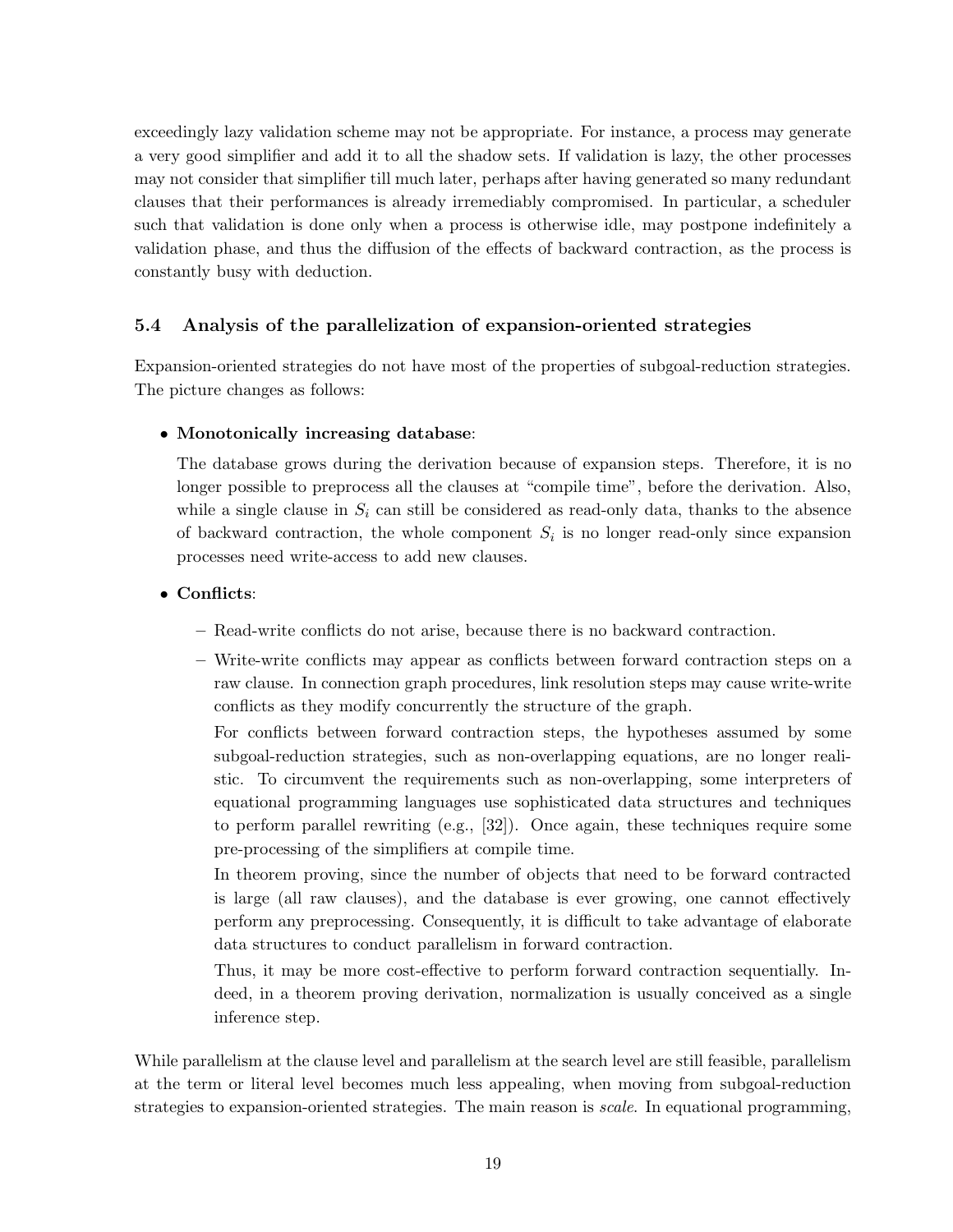the entire computation is a normalization of a single term. In theorem proving, a normalization is a small task with respect to the amount of work represented by the whole derivation. Then, the overhead of parallelism at the term level is likely to be excessive, defeating the advantages of parallelization.

## 6 Contraction-based strategies

In this section we overview a parallel transition-based implementation of Kunth-Bendix completion [53, 54], the parallel theorem prover ROO [39], and the teamwork method [23, 4].

## 6.1 Parallel transition-based Knuth-Bendix completion

The project described in [54] applies to Knuth-Bendix completion the transition-based approach to parallel programming of [53], whose application to the Buchberger algorithm was described in Section 5.3. In the application to completion, the transitions are basically the inference rules of the completion procedure. In fact, the list of transitions defined in [54] follows closely the presentation of Kunth-Bendix completion as a set of inference rules first given in [5]. Examples of such transitions are "normalizing an equation", "finding whether an equation is trivial", or "applying a rule to try to simplify all left-hand sides of rules". Each process executes the transitions according to the same scheduler. The basic scheduler described in [54] implements a simplification-first search plan, since it prescribes to select first the transitions performing simplification and to apply them until no longer applicable.

The database of equations and rewrite rules is kept in a shared memory, organized as first-in first-out queues of pointers to equations. For instance, the transition "generate all the critical pairs between two selected rules" add raw critical pairs to the  $NewEqs$  queue. The transition "normalize an equation" selects an equation from the queue  $NewEqs$  and puts its normalized form in the queue  $NormEqs$ . The usage of pointers allow to save some memory space by having equations occurring in more than one queue without being duplicated. Conflicts in the access to queues are avoided by using locks on the pointers to the front and the rear of each queue. Since the processes execute the same scheduler, the activities of different processes differ in the selection of data. For instance, let  $p_1$  and  $p_2$  be two processes that are both scheduled to execute a transition of type "find whether an equation is trivial". Process  $p_1$  accesses the queue  $NormEqs$ and extracts an equation. As soon as process  $p_1$  has released the lock at the pointer to the front of NormEqs, process  $p_2$  may get it and extract another equation. After the test, if the equations are not trivial, they are appended at the rear of the queue NontrivEqs.

This method has been implemented on a Firefly with 6 CVAX and on a Sequent. The data in [54] refer only to the first machine. In the theoretical description of the application of the transition-based approach to completion, each transition corresponds to an inference rule. The transitions actually implemented either apply an inference rule at most once to at most all the equations, or apply all inference rules that apply, as many times as possible, to a single selected equation. Thus parallelism is at the clause level.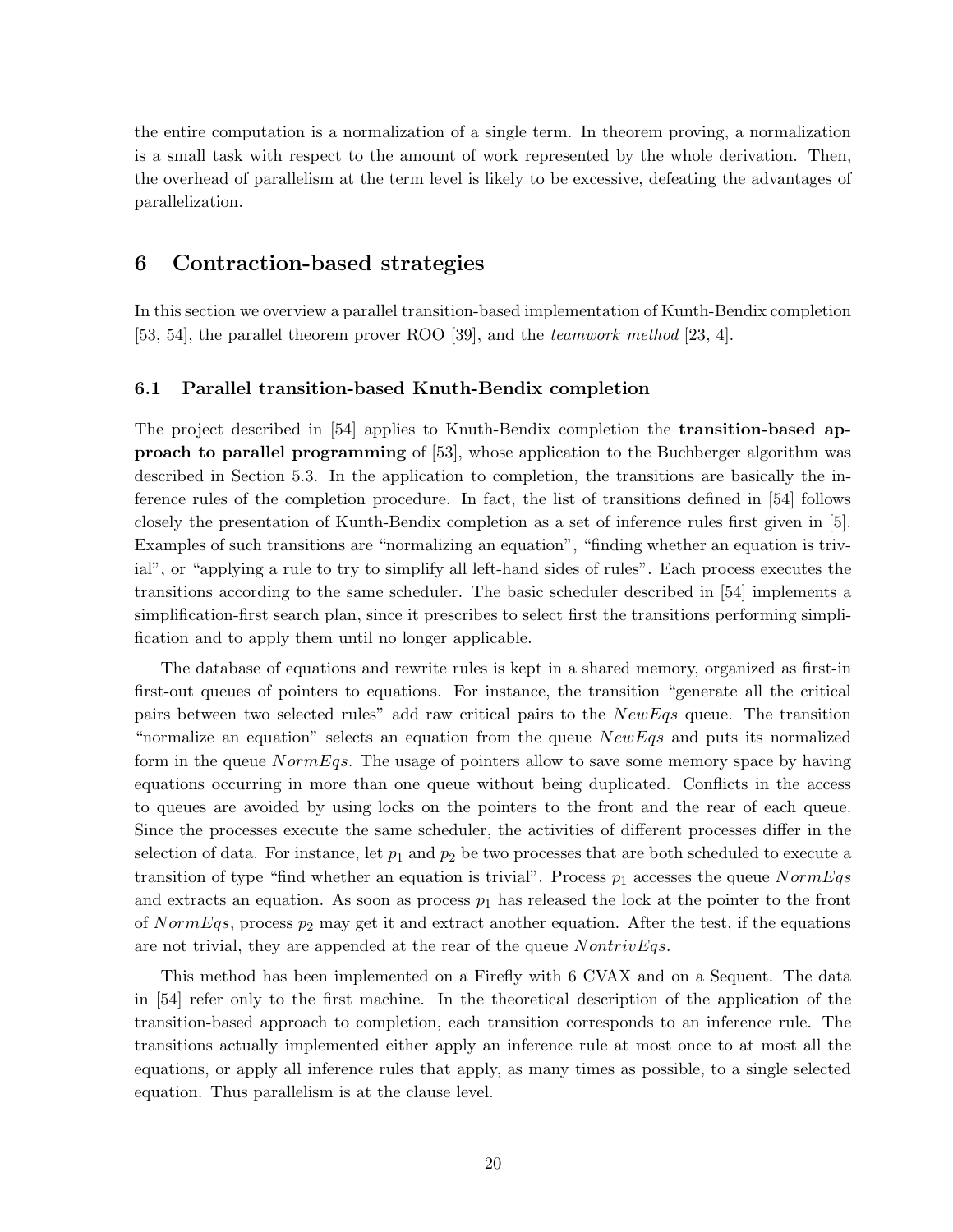The strong points of this system appear to be its simplification-first scheduler and a skillful implementation of the access to the shared queues. In particular, there are few critical regions and they are few instructions long. Also, equations are rewritten without locking. This is possible because the hardware of the shared memory used in the implementation guarantees that if a location is read and written at the same time, the read instruction observes either the value before the write instruction or the value after the write instruction, but not an intermediate, unfinished value. If the read instruction is issued by a transition performing an expansion inference and the write instruction by a transition performing simplification, it may happen that the expansion inference applies to the equation before the simplification. Similarly, two write instructions may try to access the same location at the same time and in such a case one write instruction may be lost.

According to the authors, these phenomena – the expansion of non-simplified premises and the loss of some rewrite steps – would not influence significantly the performances. The speedup reported in [54] is  $\frac{4}{5}n$  for n processors on the dedicated Firefly. We should note, however, that the authors have considered only the basic version of Kunth-Bendix completion, rather than the Unfailing Knuth-Bendix procedure [6, 28], so that whenever an unoriented equation is generated, the strategy fails. Therefore the examples they tried are not significant problems in terms of theorem proving.

#### 6.2 The ROO parallel theorem prover

The ROO theorem prover [39] is a parallel, shared memory version of the theorem prover Otter [40, 41] for first-order logic with equality. We need to first describe Otter.

Otter is a refutational, resolution-based theorem prover. The database of clauses is divided into two main components, the *Set of Support* (*Sos*) and the set of Usable clauses. According to the Set of Support Strategy [51], each expansion inference step uses at least one parent from the Sos. Otter also features a Demodulators list, which contains equations to be used as simplifiers, and a *Passive* list, whose clauses are used for forward subsumption and unit-conflict only. (A unit-conflict step is a binary resolution step that generates the empty clause.)

We remark that Otter can simulate a wealth of strategies. For example, if Usable contains the presentation and Sos contains the negation of the target, Otter generates a derivation which resembles backward reasoning: all the generated clauses are descendants of the negated target. If Usable contains the negation of the target and Sos contains the presentation, the derivation resembles forward reasoning: it generates clauses from the presentation until it obtains one that resolves with the negated target, or one of its descendants, to give the empty clause. Intermediate variations may be obtained by different partitions of the input between Sos and Usable. In some problems, forward reasoning can also be realized by putting part of the presentation in Usable, part of the presentation in  $Sos$ , and the negation of the target in  $Passive$ . The resulting derivation is even more strongly oriented toward forward reasoning than one where the negated target is in Usable, because no clause except the empty clause may be generated from the input target.

Otter works by executing a basic loop. At each iteration, Otter selects a clause, termed *given clause*, from the Sos. Let  $i_1, \ldots, i_n$  be the set of expansion inference rules in Otter. For each rule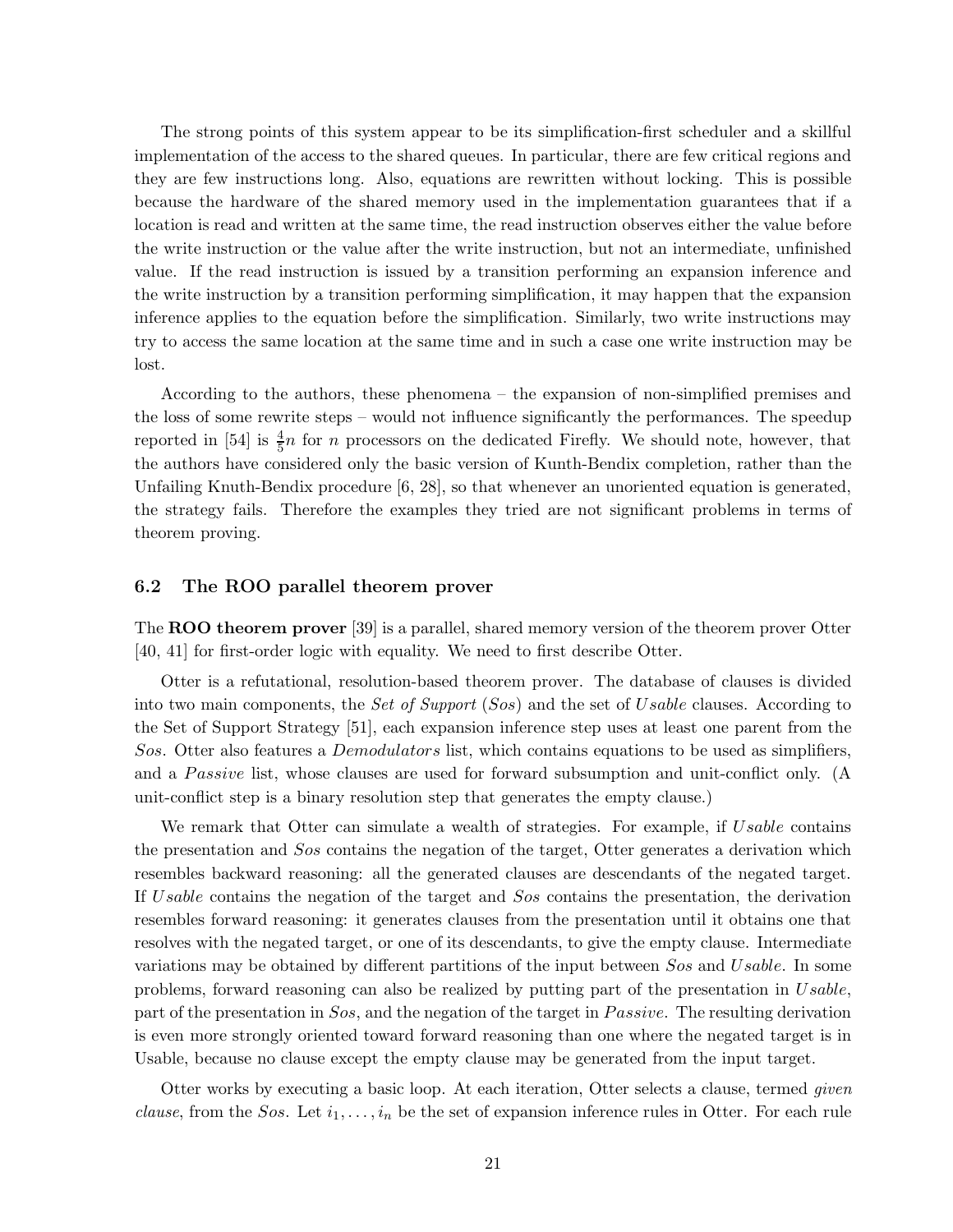- $i_k$ ,  $1 \leq k \leq n$ , Otter executes two phases:
	- 1. First, it generates all the clauses,  $\psi_1 \dots \psi_n$ , that can be derived by rule  $i_k$  from the given clause and any clause in the Usable list. Each newly generated clause is preprocessed, (forward contracted), right after having been generated. For instance, Otter preprocesses  $\psi_1$  before generating  $\psi_2$ . If  $\psi_1$  is not deleted during preprocessing,  $\psi_1$ , or possibly a reduced form of  $\psi_1$ , is appended to Sos.
	- 2. Second, the clauses that have been just appended to Sos are applied to contract pre-existing clauses. This stage is called postprocessing, and it corresponds to backward contraction in our terminology.

After these two phases have been performed for all expansion rules in  $i_1, \ldots, i_n$ , Otter appends the given clause to Usable and proceeds to the next iteration of the loop body.

This order of operations implements an almost simplification-first search plan. The reason why Otter is not strictly simplification-first is that only preprocessing, but not postprocessing, is performed after the generation of every single new clause. Postprocessing is performed only after the generation of the batch of new clauses, derivable from the given clause and the clauses in Usable, by each expansion rule.

The loop described above is the very basic mechanism of Otter. The prover features a wealth of options that allow the user to choose selections of inference rules, criteria to sort clauses in the Sos, criteria to retain or discard clauses, just to mention a few. The advantage of giving to the user so much leeway is that she/he can experiment with a variety of strategies. For instance, since not all combinations of options yield complete strategies, the user has the opportunity to play with incomplete strategies, which may be very interesting, as they may turn out to be especially efficient on specific problems.

The basic idea of the parallelization of Otter realized in ROO is to have several given clauses active in parallel, thereby realizing another instance of parallelism at the clause level. The authors call Task A the task of performing the body of the basic loop of Otter for a given clause. Thus in ROO there are many concurrent processes executing Task A on different given clauses. This parallelization, though, causes three main problems:

- Concurrent append to Sos: it happens whenever two processes executing Task A try to append to Sos their newly generated clauses. Two such processes compete for write-access to Sos in shared memory.
- Addition of redundant clauses to Sos: redundancy is introduced because as process  $p_1$ appends its batch of new clauses  $S_1$  to  $Sos$  and process  $p_2$  appends its batch  $S_2$ , the clauses in  $S_1$  are not reduced with respect to the clauses in  $S_2$  and vice versa. In fact  $S_1$  and  $S_2$ may even contain identical clauses, and all these redundant clauses would be appended to Sos. This is an instance of conflict between parallel expansion and contraction.
- Concurrent deletion of clauses in  $Sos$  or Usable: process  $p_1$ , postprocessing its new clause  $\psi_1$ , and process  $p_2$ , postprocessing its new clause  $\psi_2$ , compete for write-access to Sos or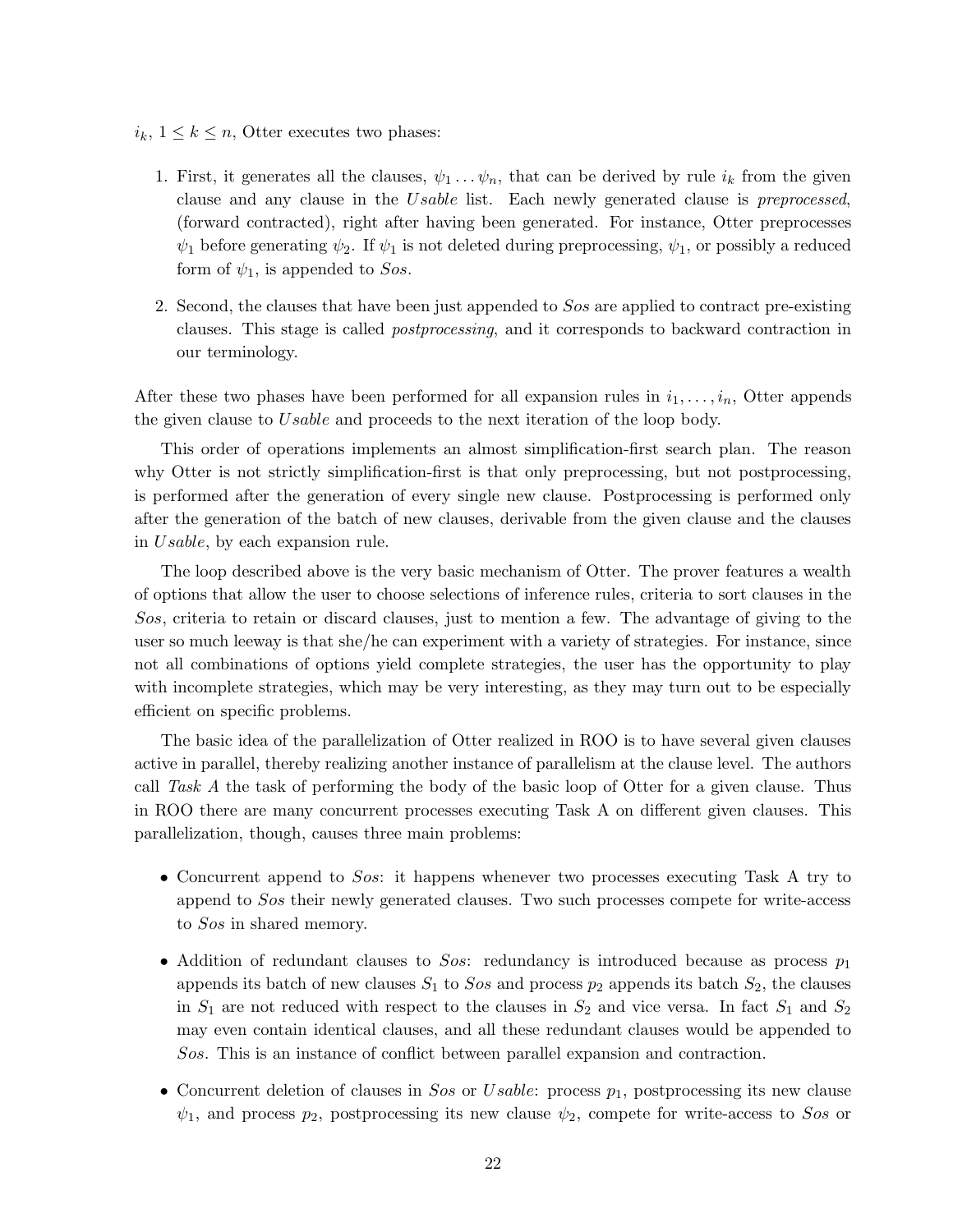Usable with the purpose of deleting clauses contracted by  $\psi_1$  and  $\psi_2$ , respectively. This is clearly a problem with parallel backward contraction.

The authors of ROO have tried to overcome these obstacles by delaying additions of clauses to Sos and deletions from Sos and Usable. A process executing Task A is not allowed to append its new clauses to Sos. It appends them to another list, termed K-list. Similarly, a process executing Task A is not allowed to delete clauses from Sos or Usable during postprocessing. Rather, it appends an identifier of the clause to be deleted to another list, called To-be-deleted. A different task, Task B, consists in selecting a clause from the K-list, repeating preprocessing and postprocessing for that clause, and finally appending it to Sos. If processes  $p_1$   $p_2$  have generated two clauses  $\psi_1$  and  $\psi_2$ , such that  $\psi_1$  can contract  $\psi_2$ , both  $\psi_1$  and  $\psi_2$  end up in the K-list. If  $\psi_1$  is extracted first,  $\psi_1$ is applied to contract  $\psi_2$  as part of the postprocessing of  $\psi_1$ . If  $\psi_2$  is selected first,  $\psi_2$  is contracted by  $\psi_1$  as part of the preprocessing of  $\psi_2$ . In either case the redundant clause  $\psi_2$  does not make it to the Sos. Also, the process executing Task B has the right to carry out deletions on Sos and Usable according to the contents of To-be-deleted. All processes obey the same scheduler, which prescribes to execute Task B, if the K-list is not empty and no other process is doing it, Task A otherwise. Thus, only one process is allowed to be executing Task B at any given time.

Being implemented on top of Otter, ROO inherits the efficiency in the basic operations and the high portability that are among the outstanding features of Otter. The experimental results are remarkable, as ROO achieves near-linear speedup on many problems, including difficult ones [39]. On the other hand, the performances of ROO show some irregularities: first, the results are unstable, that is, two executions of ROO on the same input may report different timings, as a result of the nondeterminism of the parallel computation. Second, the prover obtains superlinear speedup on certain problems, but is very disappointing on others. The latter are certain equational problems, where high amounts of backward simplification and backward subsumption are required. The problem is that in these examples Task B turns out to be a bottleneck. The K-list grows very long, and the single process performing Task B falls behind in moving clauses from the K-list to Sos. It follows that other processes scheduled to execute Task A starve for work, in the absence of clauses to be picked as given clause. This happens for instance if a very good simplifier  $\psi$ , which reduces most of the clauses in the database, is generated. During the postprocessing of  $\psi$ , almost all the clauses will be moved to the K-list, so that the process executing Task B is overwhelmed and the other processes are idle.

Another reason for concern is memory usage. The amount of memory required by ROO grows with the number of active processes. Although this is somewhat expected, poor utilization of the allocated memory has also been observed [39]. Otter maintains a list of available records for each data type, such as "clause" or "symbol table entry". Whenever a clause is deleted, its record is put in the list of available records. Whenever a new clause is created, a record is taken from the list of available records, if it is not empty. Otherwise, memory is allocated from the operating system. Since most deletions are performed by Task B, the processes executing Task A may keep asking for allocation of new records, while the list of available records at the process executing Task B grows and remains unused. This problem is being addressed by having available records released by Task B made available to other processes.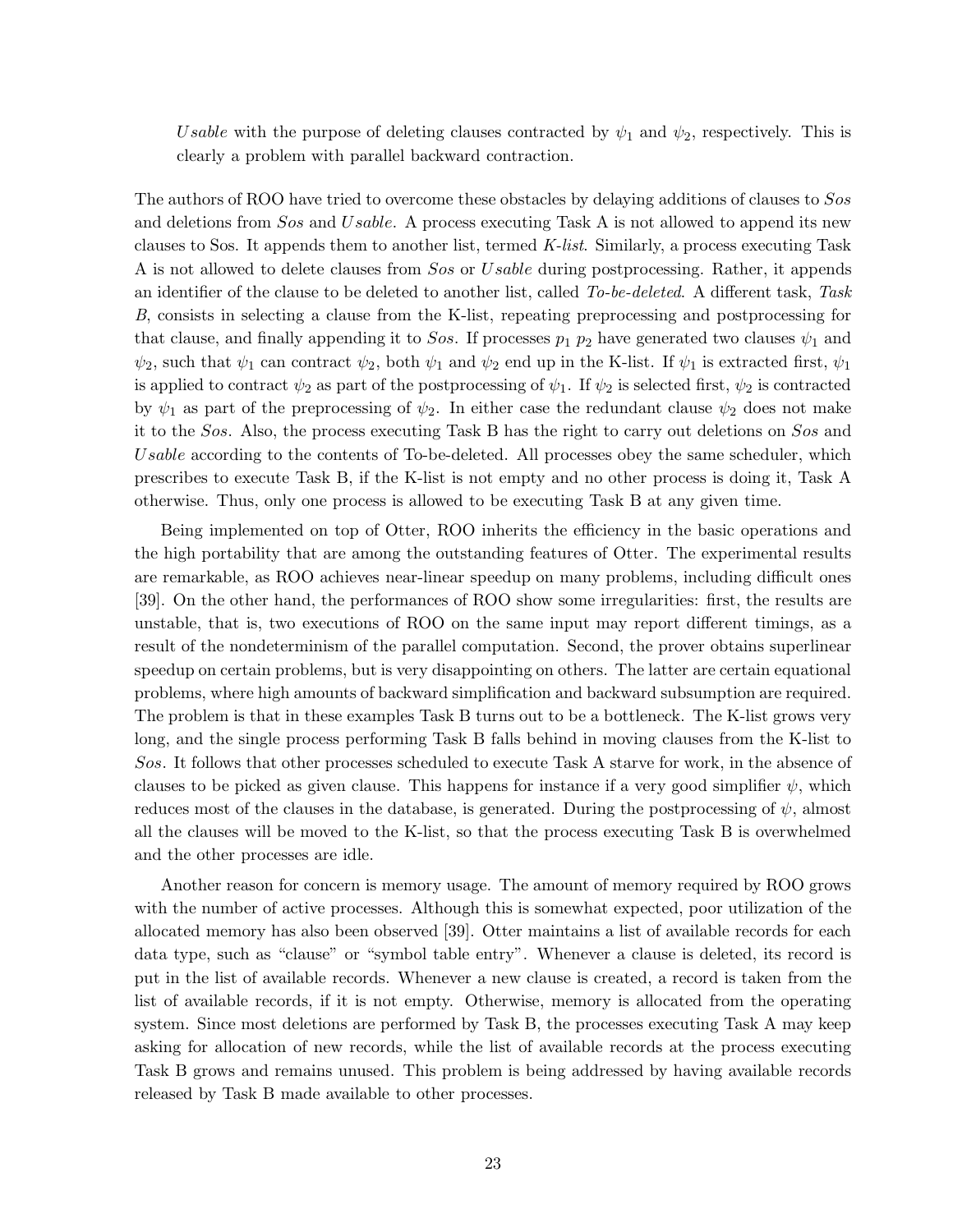## 6.3 The teamwork method

The **teamwork method** [23, 4] is another application to theorem proving of technologies developed for artificial intelligence systems. It distinguishes four types of processes: "experts", "referees", "specialized experts", and a "supervisor". The experts are in charge of performing the inferences. Each expert receives a copy of the input set of equations, and it proceeds by using the inference rules of the strategy to develop its own derivation independently from the other experts. Thus the teamwork method implements a form of parallelism at the search level. The derivations produced by different experts may be different, because different experts use different search plans. Periodically, all the experts halt, and the second family of processes, the referees, start. The referees evaluate the derivations according to several measures. Some measures apply to the latest state of a derivation, in other words, the database of equations the expert has generated so far. One very simple such measure is the number of equations in the database. More refined measures, akin to those in [2], involve heuristics to estimate how useful the equations in the database are, with respect to the purpose of reducing the target theorem. Other measures refer to the history of the derivation (e.g., the number of simplification steps performed so far). These criteria are used to rank the derivations and to extract "good" equations from the data bases the experts have produced. All these data are passed by the referees to the supervisor. The task of this process is to select the best derivation, the "winner", based on the informations provided by the referees. The latest state of the best derivation is given as new database to all the experts. Also, "good" equations from other derivations may be added. Then all the experts restart from this common state. In addition, the experts may invoke specialized experts, processes devoted to a specific task such as normalization or constraint solving <sup>2</sup> .

The teamwork method has some similarity with the DARES system, since both methods adopt coarse-grain parallelism in a distributed environment. On the other hand, they address different classes of strategies, that is, expansion-oriented for DARES and contraction-based for the team-work method. In DARES the input clauses are distributed among the agents, whereas all processes have all the input clauses in the teamwork method. The latter allows different processes to execute different search plans, whereas in DARES all agents utilize level-saturation. The control of communication is also very different. In DARES, an agent decides to communicate to others based solely on local information, that is, the state of its own derivation. In the teamwork method, the evaluation is done by the referees using *global* information, that is, the states of all the derivations. The overall computation proceeds by alternating phases where the experts work independently to phases where the referees and the supervisor reconstruct a common state.

The teamwork method has been implemented in the *DISCOUNT* theorem prover for equational logic, which implements strategies based on Unfailing Knuth-Bendix completion. The experimental results reported in [4, 23] are impressive, although limited to five problems on only two nodes. The basic idea in this approach is that the periodical evaluation of the derivations and the consequent construction of a best database gives a special edge. It allows to mix the results of different search plans or to interleave them, by selecting at one stage the results of a search plan and those of another one at the next. The authors claim that good speedups may be

<sup>&</sup>lt;sup>2</sup>The description in terms of distinct processes is for clarity only; in practice, each deductive process behaves alternately as expert and as referee.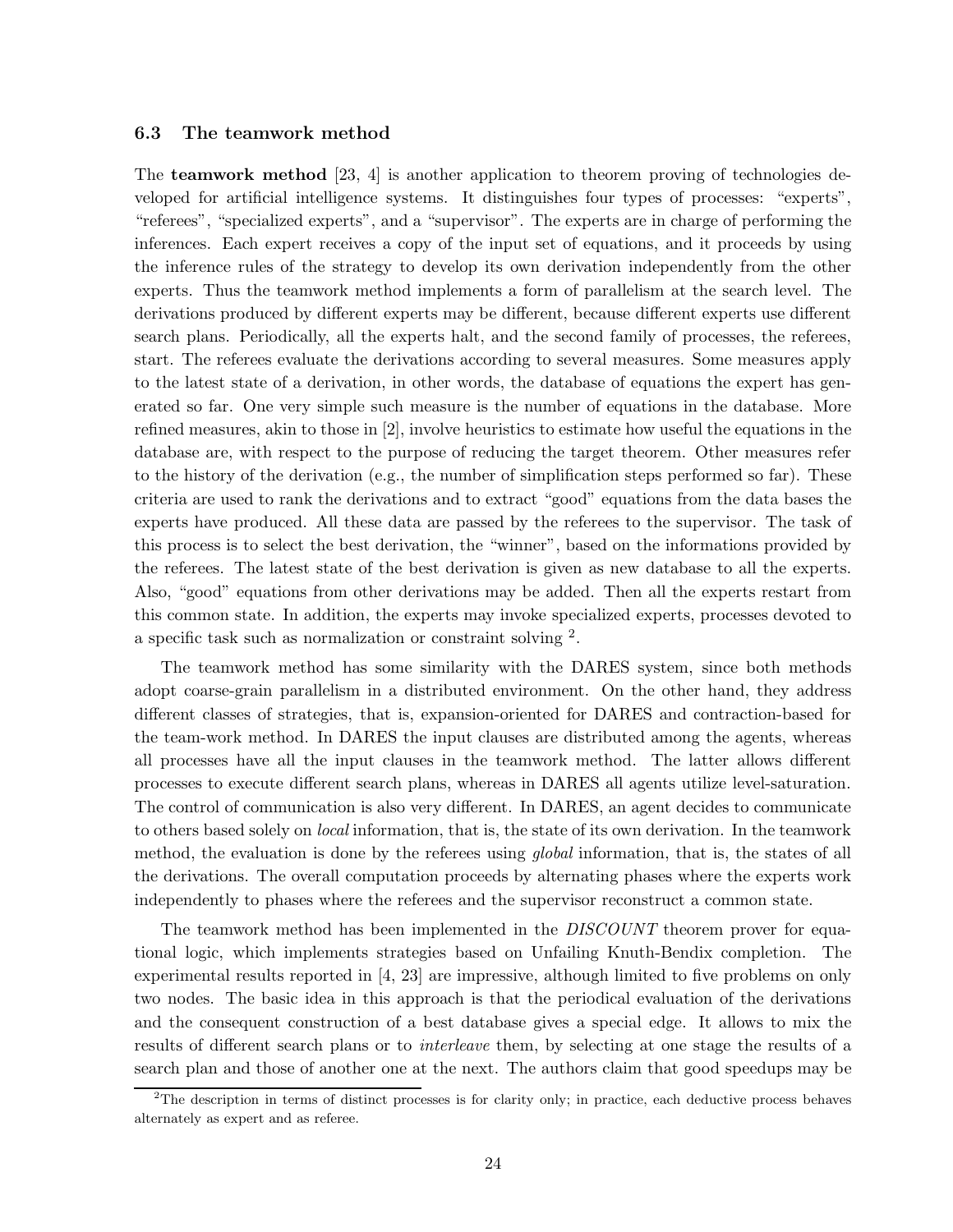obtained by allowing some processes to follow unfair search plans, which may be very efficient for some derivations. A delicate issue with such a combination of search plans is the global fairness of the distributed derivation. In [4], it is explained that unfair processes can be tolerated, provided at least one is fair and the fair one is selected infinitely often as the "winner" by the referees. In practice, this means that after a certain number of rounds, a fair search plan need always be selected. On the negative side, when the experts replace their own database by the one indicated by the supervisor, a great amount of potentially useful work may be wasted. The quality of the measures employed by the referees is critical to contain such waste. Another cost is represented by the synchronization delay imposed on the experts to let the referees and the supervisor intervene. Such synchronization limits the capability of the method to exploit parallelism at the search level.

## 6.4 Analysis of the parallelization of contraction-based strategies

For contraction-based strategies, the dynamic character of the database and the incidence of conflicts increase even further, with respect to expansion-oriented strategies:

## • Highly dynamic database:

Because of **backward contraction**, the database  $S_i$  is no longer monotonic during the derivation: additions by expansion are intertwined with deletions by contraction. All clauses are repeatedly subject to contraction; hence all the items in the database need be accessible not only for reading but also for writing. It follows that there is **no read-only data**. Since each contraction step requires both read-access and write-access, the ratio of readaccesses versus write-accesses may be expected to be lower than in the expansion-oriented strategies. This is a factor against shared memory, where write-access is more expensive than read-access.

## • Conflicts:

In addition to write-write conflicts between contraction steps, read-write conflicts between expansion and contraction steps also appear, because of backward contraction.

The following table summarizes the basic elements of the analysis conducted so far for the three classes of strategies: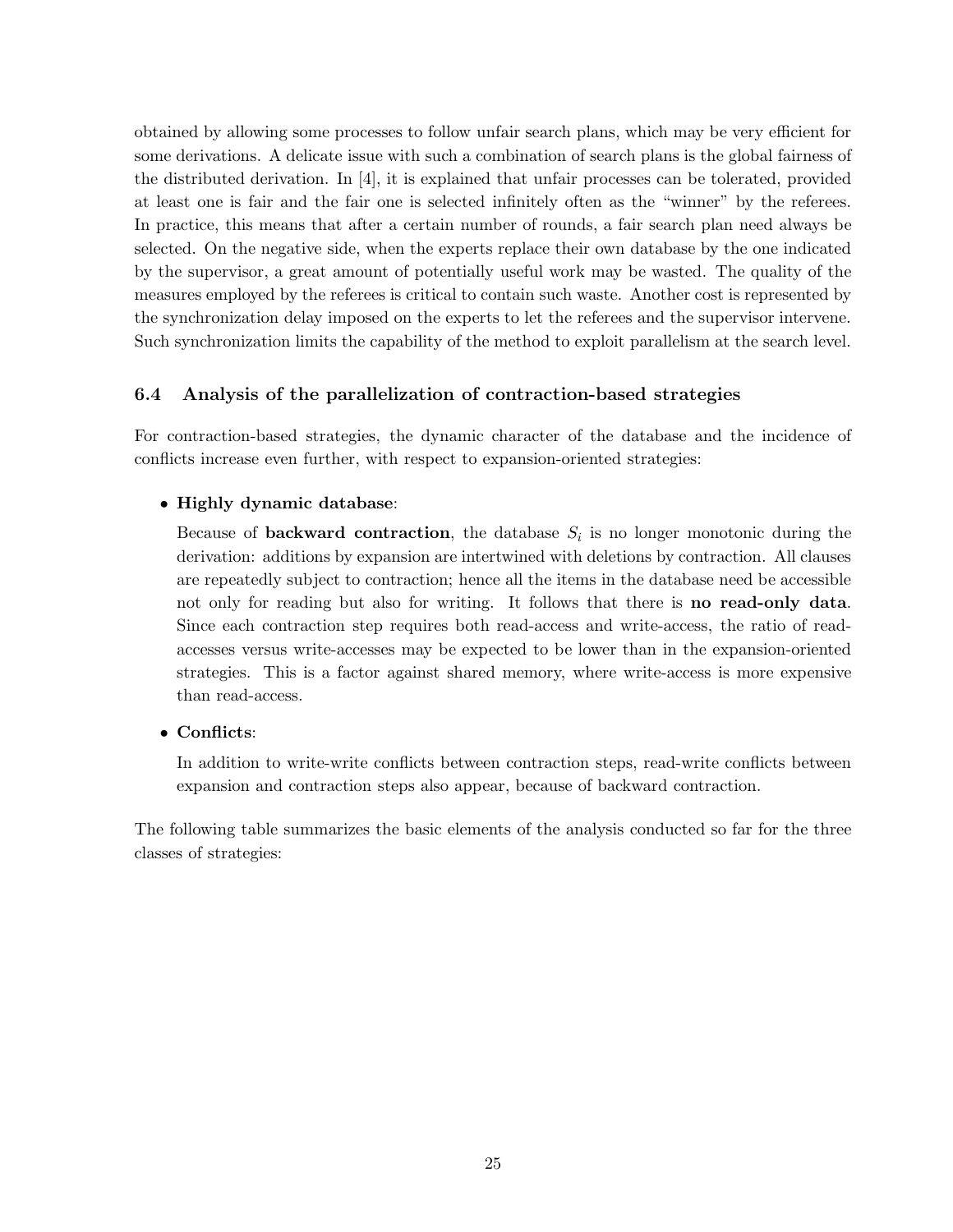|                        | $Subgoal-$ | <i>Expansion-</i> | $Contraction-$ |
|------------------------|------------|-------------------|----------------|
|                        | reduction  | oriented          | based          |
|                        | strategies | strategies        | strategies     |
| Size of the            |            | very              | very           |
| data base              | small      | large             | large          |
| Dynamicity of          |            |                   |                |
| <i>the database</i>    | static     | monotonic         | dynamic        |
| Preprocessing          | yes        | $n_{0}$           | $n_{0}$        |
| Read-only data         | yes        | yes               | $n_{0}$        |
| Specialized            |            |                   |                |
| <i>data structures</i> | yes        | $n_{0}$           | $n_{0}$        |
| Conflicts              | $n$ o      | $n$ o             | yes            |

All the considerations against parallelism at the term level in expansion-oriented theorem proving apply even more strongly to the case of contraction-based strategies. Furthermore, the presence of backward contraction challenges also the applicability of parallelism at the clause level. A clause that is reduced by a backward contraction step should be tested for further contraction with respect to all the other clauses. Thus, each backward contraction step may induce many. If one works with parallelism at the clause level in shared memory, this avalanche growth of contraction steps may cause a write-bottleneck, since all the backward contraction processes ask for write-access to the database in shared memory. We call this phenomenon the backward contraction bottleneck. Not all the backward contraction processes may be served and an otherwise unnecessary sequentialization is imposed. The clauses that are supposed to be subject to backward contraction may not be made available for other tasks (e.g., expansion steps), so that these are delayed in turn.

This phenomenon can be observed for instance in the transition-based parallel Knuth-Bendix procedure of [54] and in ROO [39], which both realize parallelism at the clause level in shared memory. In ROO, the concurrent deduction processes are in conflict, if they try to access the list Sos (Set of Support) in shared memory to perform backward contraction. This is an instance of the backward contraction bottleneck. In order to avoid this bottleneck, it is established that the concurrent processes do not do backward contraction. The clauses that need to be contracted are stored in a separate list, called  $K\text{-}list$ . This list is accessed by a single process in charge of executing backward contraction. But the backward contraction bottleneck reappears, since the K-list grows too long and the single backward contraction process becomes the bottleneck.

The source of the problem is the choice of a granularity (i.e., the clause level), which is too fine for contraction-based theorem proving. Therefore, a solution is to adopt a coarser granularity and realize parallelism at the search level. Among the methods we surveyed, the distributed Buchberger algorithm of [16, 17] and the teamwork method are examples in this direction.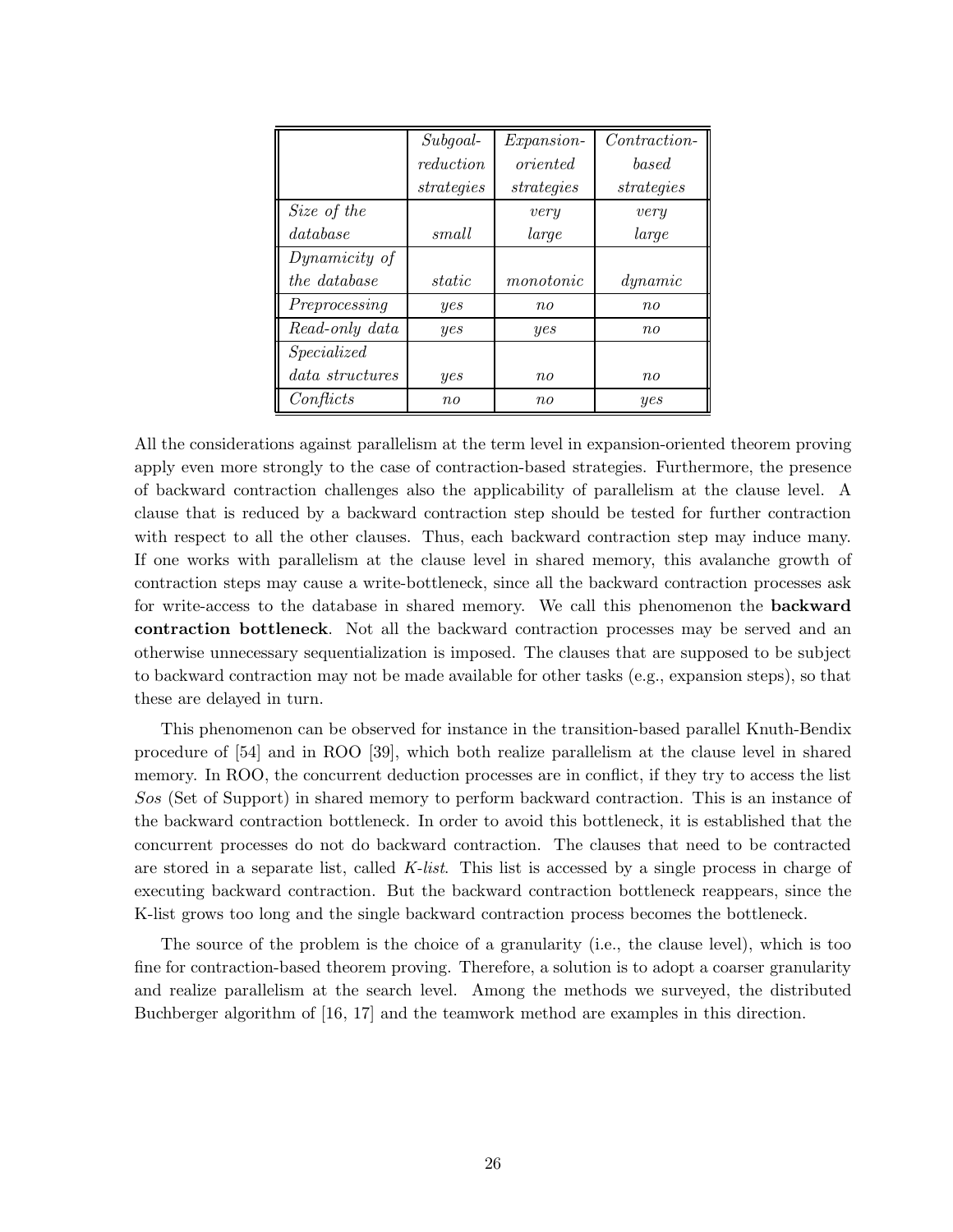### 6.5 Parallelism at the search level

Parallelism at the search level tries to realize an intuitive idea of *parallel search*. A sequential deductive process may search along one path only, whereas many concurrent processes may search in parallel along different paths. For this intuition to be productive, it seems desirable that the parallel processes do not overlap. If they do, it is likely that they are in fact exploring the same paths in the search space. If the concurrent processes search along the same paths, the advantage of having more processes rather than one is wasted. On the other hand, processes that do not overlap, and search different portions of the search space seem more likely to find a solution faster than by sequential search. Thus, the concurrent deductive processes should be *largely independent*, asynchronous, and cooperate loosely. Each process searches for a proof by developing its own derivation and as soon as one of them halts successfully, the whole process halts. The search space is partitioned among the processes by distributing the clauses and possibly subdividing the inferences. Because the search space is partitioned, the processes need to cooperate by exchanging data.

#### 6.5.1 Agreement of data

Parallelism at the search level may be realized in principle in either shared or distributed memory. However, distributed memory is preferable, because it implements naturally the requirement that the data sets of the deductive processes are physically separated. The concurrent processes may access data for both reading and writing in a totally independent, asynchronous fashion. The costs are represented by the amount of memory and the communication delay of messagepassing. For the latter, we observe that one important source of the need for message-passing in distributed systems is the maintainance of *agreement*. This property is also called *consistency* in the terminology of distributed databases and coherence in the terminology of parallel architectures. It means that if a datum is duplicated (e.g., one copy at  $p_i$  and one copy at  $p_j$ ), the two copies need to *agree*: whenever the copy at  $p_i$  is modified, the copy at  $p_j$  should be updated accordingly as soon as possible. In many applications of distributed systems, agreement is necessary for the operations of the system to be correct. Automated deduction is not such an application. If we have two copies of a clause  $\varphi$ , one at  $p_i$  and one at  $p_j$ , and the copy at  $p_i$  is simplified to  $\varphi'$ , the two clauses  $\varphi$  and  $\varphi'$  are *logically equivalent*. It follows that the completeness of a theorem proving strategy is not hindered if agreement is not strictly enforced. It is a matter of performance, and not of correctness, whether and how promptly the copy of  $\varphi$  at  $p_j$  should be updated. The fact that agreement is not necessary is a point in favor of distributed memory for theorem-proving applications, since enforcing agreement may be expensive.

Since most of the activities in contraction-based deduction are better implemented as intrinsically independent, asynchronous activities, and agreement of data is not critical, it is more suitable to parallelize contraction-based strategies in a distributed environment. However, there is an exception: forward contraction. The simplification steps in a normalization process are tightly cooperating processes, to such an extent that the whole normalization process may be conceived as a single inference step. Thus, it may be useful to have all the simplifiers stored in one place, e.g. in a shared memory component. Therefore, one interesting architecture for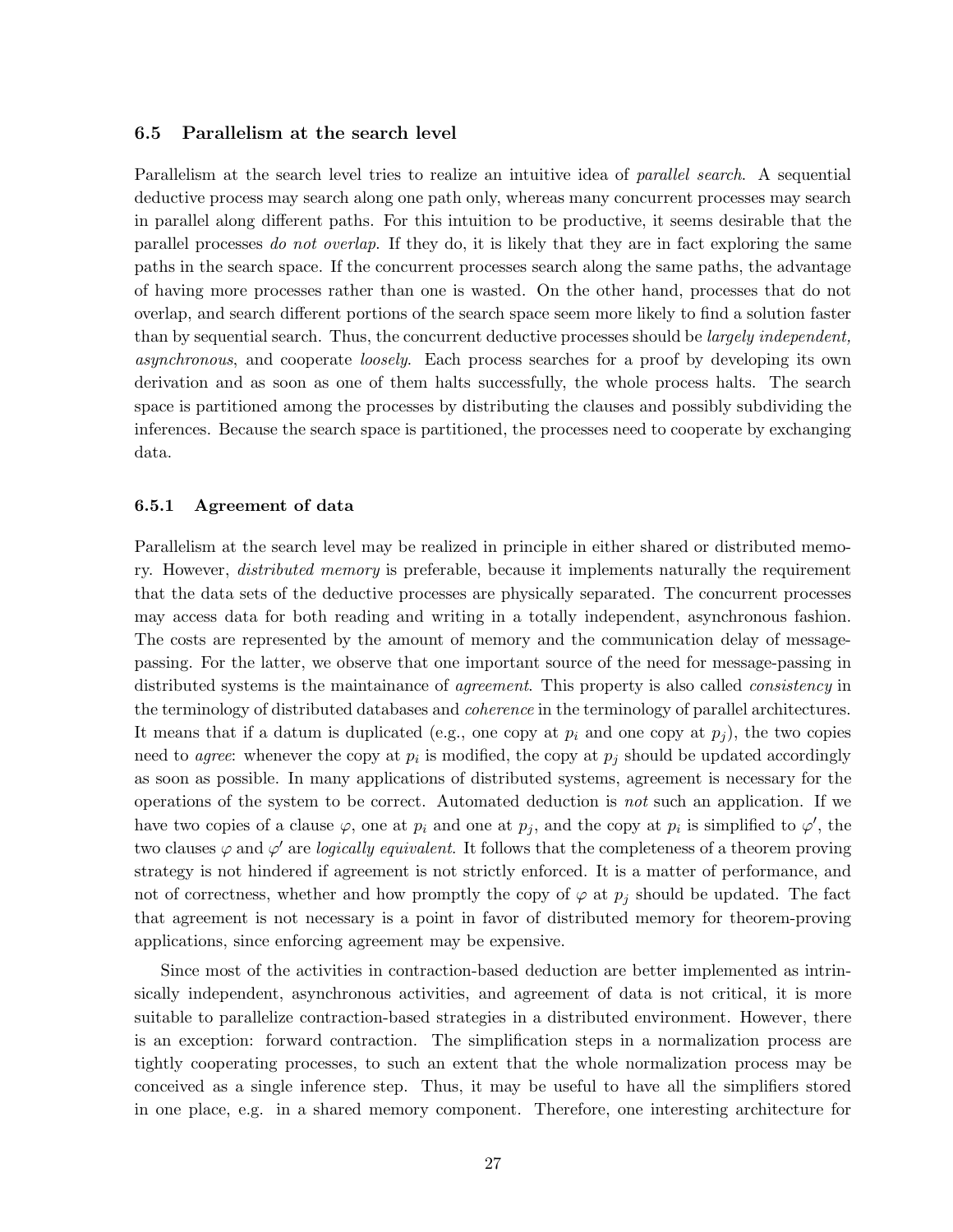parallelizing contraction-based strategies is to use a distributed shared-memory machine.

As the last example of the paper, we present the *Clause-Diffusion* method, which can be implemented in a purely distributed configuration or a mixed configuration with predominantly distributed memory and an additional shared-memory component.

#### 6.6 The Clause-Diffusion methodology

The basic idea in this approach [9, 10] is to have a deductive process running at each node of a distributed environment and to partition the search space among such processes. The search space is determined by the input clauses and the inference rules. At the clauses level, the input and the generated clauses are distributed among the nodes. Thus, a fundamental component of a Clause-Diffusion strategy is an allocation algorithm, which decides where to allocate a clause. Once a clause  $\psi$  is assigned to process  $p_i, \psi$  becomes a **resident** of  $p_i$ . In this way each node  $p_i$  is allotted a subset  $S^i$  of all the clauses. The union of all the  $S^i$ 's, which are not necessarily disjoint, forms the current *global data base*. Each process is responsible for applying the inference rules of the strategy to its residents, according to the search plan.

Since the global database is partitioned among the nodes, no node is guaranteed to find a proof using only its own residents. To assure that a solution will be found when one exists, the nodes need to communicate to each other their residents in form of messages. Partitioning the search space makes cooperation necessary. These two basic ideas, subdivision of the problem and cooperation, differentiate radically the Clause-Diffusion method from the teamwork method, where each deductive process has a copy of the entire problem, and thus processes compete, rather than cooperate. The messages carrying the clauses are called inference messages. Each process sends the inference messages for its own residents and uses the received inference messages to perform inferences with its residents. The local database at each node contains at any stage of the derivation both resident clauses and visiting clauses, which came in as inference messages. Thus, one should keep in mind that the physical subdivision of the data set (i.e., whether a clause is stored at a node) is different from the logical subdivision (i.e., whether a clause belongs to a process).

The communication of inference messages may be realized in different ways. In a purely distributed system, inference messages are implemented as messages, which may be routed or broadcast. Depending on the broadcasting algorithm, a node may forward copies of the inference message to different nodes, while still retaining a copy for its own inferences. Thus, there may be several inference messages, all carrying the same clause, active at different nodes. In a system with a shared-memory component, the exchange of inference messages may be realized through the shared memory, by implementing send/receive as write/read in shared memory. Through inference messages, each clause is progressively "diffused" to all the processes, hence the name Clause-Diffusion.

The assignment of clauses to processes is also used to partition the search space at the inference level. Using the paramodulation inference rule as an example of expansion step, one may establish that visiting clauses are paramodulated into the residents, but not vice versa. This restriction distributes the expansion steps among the nodes and also prevents a systematic duplication of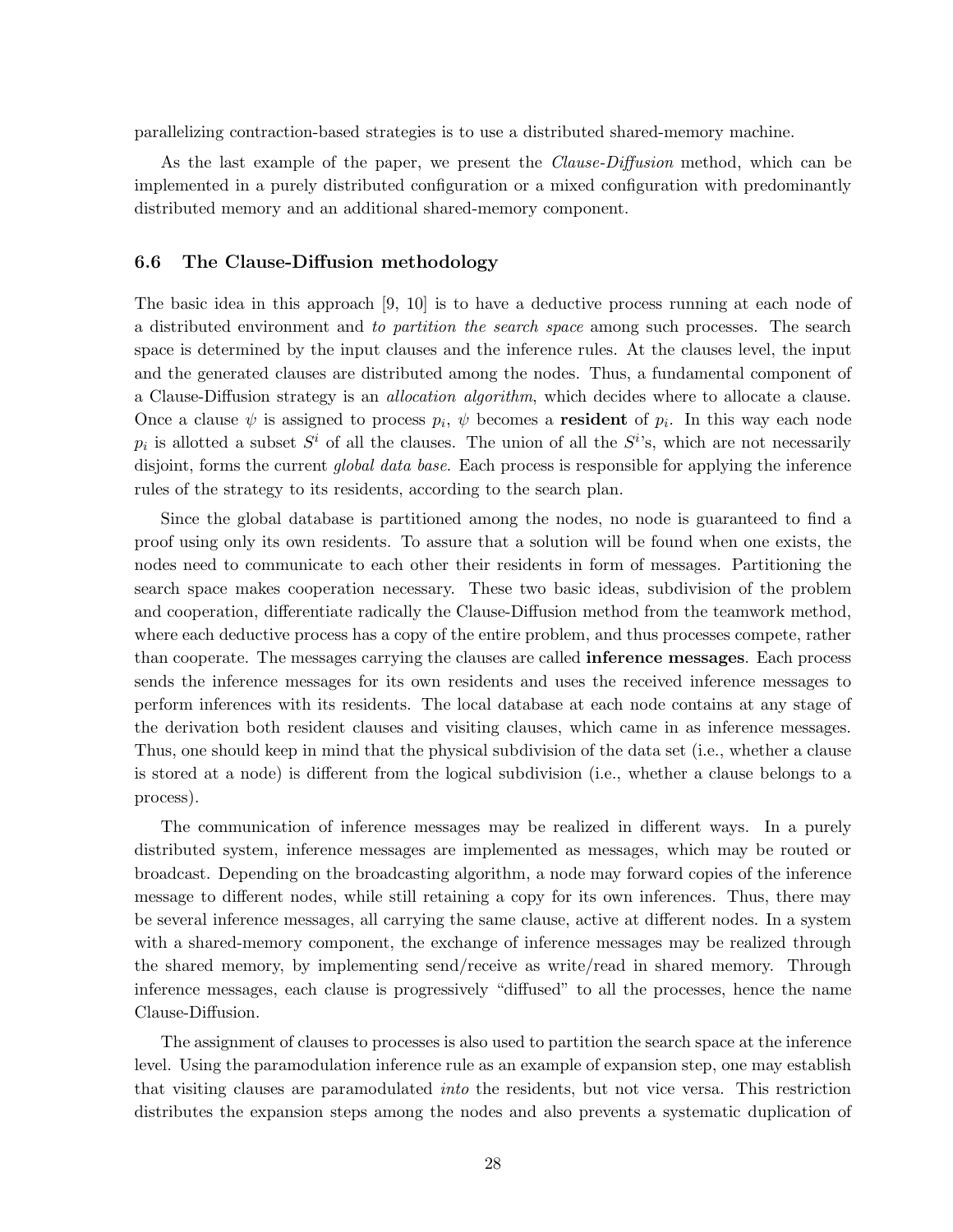steps: without such restriction, each paramodulation step between two residents  $\psi_1$  of  $p_1$  and  $\psi_2$  of  $p_2$  would be performed twice, once when  $\psi_1$  visits  $p_2$  and once when  $\psi_2$  visits  $p_1$ . Other expansion inference rules fit naturally in this pattern [9, 10].

So far we have not considered contraction. Indeed the Clause-Diffusion methodology applies also to expansion-oriented strategies, according to the basic mechanisms described above. In a contraction-based strategy, an expansion step should be performed only if all the premises are fully reduced, at least with respect to the local database. To ensure this, the method requires that each processor keep its residents as reduced as possible. When an inference message is received at a node, it is also subject to (forward) contraction. If it has not been deleted, it is used to contract the residents (backward contraction). Only afterwards is an inference message allowed to perform expansion. In other words, while the expansion steps are subdivided based on the ownership of the clauses, each process uses all the clauses it has access to to perform as much contraction as possible. The motivation is that contraction serves the purpose of keeping the database always at the minimal, and thus it is not productive to restrict it by the ownership criterion.

To keep data as reduced as possible, contraction needs to be done with respect to the global data base. Thus, the Clause-Diffusion method features a number of distributed global contraction schemes to enable a node to perform contraction with respect to a distributed set of clauses. After a raw clause  $\psi$  is reduced to  $\psi'$  according to a global contraction scheme, the process that reduced  $\psi$  to  $\psi'$  executes the allocation algorithm for  $\psi'$ . It may retain it as its resident or send it as **new** settler to be a resident at another node.

A distributed global contraction scheme enables a process to contract a clause, regardless of whether the clause is a resident, a message or a raw clause, with respect to the global data base  $\bigcup_{i=1}^n S^i$  (*n* is the number of processes). Since the global data base is distributed, no process has direct access to the global data base as a whole. The distributed global contraction schemes of  $[9, 10]$  provide each process with access to an approximated version SH of the global database, termed image set. Each process uses the elements in the image set as simplifiers to perform contraction. If a shared-memory component is available, the image set SH is held in the shared memory. Otherwise, each node in the distributed environment stores an image set: process  $p_i$ running at the *i*-th node accesses the image set  $SH<sup>i</sup>$ . In both cases, no write-bottleneck occurs, because the clauses being rewritten by contraction are held in the local memories of the nodes.

An image set is an approximation in the sense that it is not guaranteed to be updated with respect to contraction. If a resident  $\psi \in S^i$  is reduced to  $\psi'$  at  $p_i$ , the image set accessible by another process  $p_i$  may still contain  $\psi$ , the old "image" of that resident. Since the elements in the image sets are used as simplifiers, not as parents in expansion step, the delay in updating the image sets with respect to contraction does not contradict the contraction-first policy of contraction-based strategies. Several techniques to generate and update image sets, with or without shared memory, are described in [9, 10, 11]. The inference message that are used to allow expansion steps between remote parents are also employed in the generation and maintenance of image sets, so that distributed global contraction does not require additional messages.

A description of all the components of the Clause-Diffusion methodology (e.g., distributed global contraction, distributed allocation, and message passing), is beyond the scope of this paper. We refer to [9] for a complete coverage of Clause-Diffusion, to [11] for its implementation, to [8] for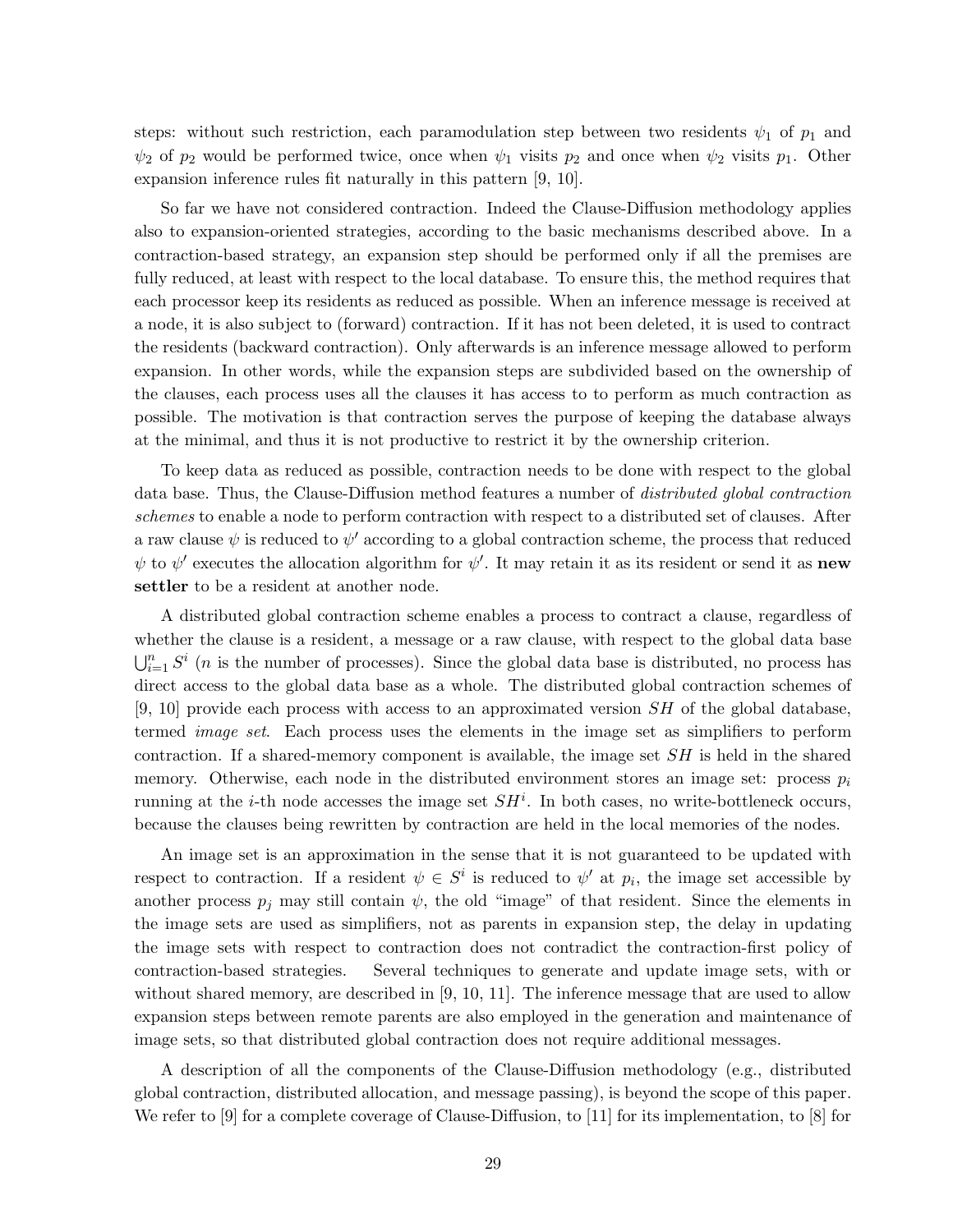a formal treatment of distributed derivations and to [10] for a study comprising all these aspects.

## 7 Architectural consideration in the parallelization of strategies

In this section we investigate the types of architectures suitable for parallelizing different classes of strategies.

In general, the finer the granularity the more tightly coupled the processors should be. A similar principle can be envisioned for the employment of memory. If a strategy has significant amount of common data often read by processors, then a computer system with shared memory is better suited. On the other hand, if common data also require write-access, then it is probably better to simply keep copies in different memory location to avoid bottlenecks.

Since goal-oriented strategies can fully utilize elaborate preprocessing, shared-memory machines are suitable for implementing such strategies. Multiprocessors with a large number of nodes, each with small memory, and fast communication speed have also been considered for building the data structure necessary for preprocessing, for example [25, 32].

Shared-memory machines are also suitable for parallelizing expansion-oriented strategies. By keeping a common database accessible by all nodes, it is easy to read data and perform expansion inferences, as long as concurrent read is allowed. Such a shared database is also proper for performing forward contraction, since existing data are not replaced or deleted. We should mention, however, that the system DARES [22] implements expansion strategies in a distributed environment.

Contraction-based strategies provide the most interesting challenge in terms of the choice of architecture. In principle, distributed systems are better suited for such strategies since otherwise the write-bottleneck often occurs. The main complexities introduced by distributed memory are the communication latency and the duplication of data. Therefore, we envision the best architecture for such strategies to be a distributed-memory system with a shared memory component. By implementing message passing through the shared memory, one can reduce the cost of communication as well as providing a global data base of simplifiers for forward and backward contraction. Although the Clause-Diffusion method put the potential use of such an architecture into consideration in its design, due to the scarcity of machines featuring both distributed and shared memory, we have not seen any such implementation.

## 8 Discussion

### 8.1 Parallelization of deduction strategies

We presented an analysis of the parallelizability of deduction strategies, with a study of backward contraction and a notion of parallelism at the search level. In our analysis, deduction methods are classified in three categories: subgoal-reduction strategies, expansion-oriented strategies and contraction-based strategies. The main difference between expansion-oriented strategies and contraction-based strategies is that the latter feature backward contraction, while the former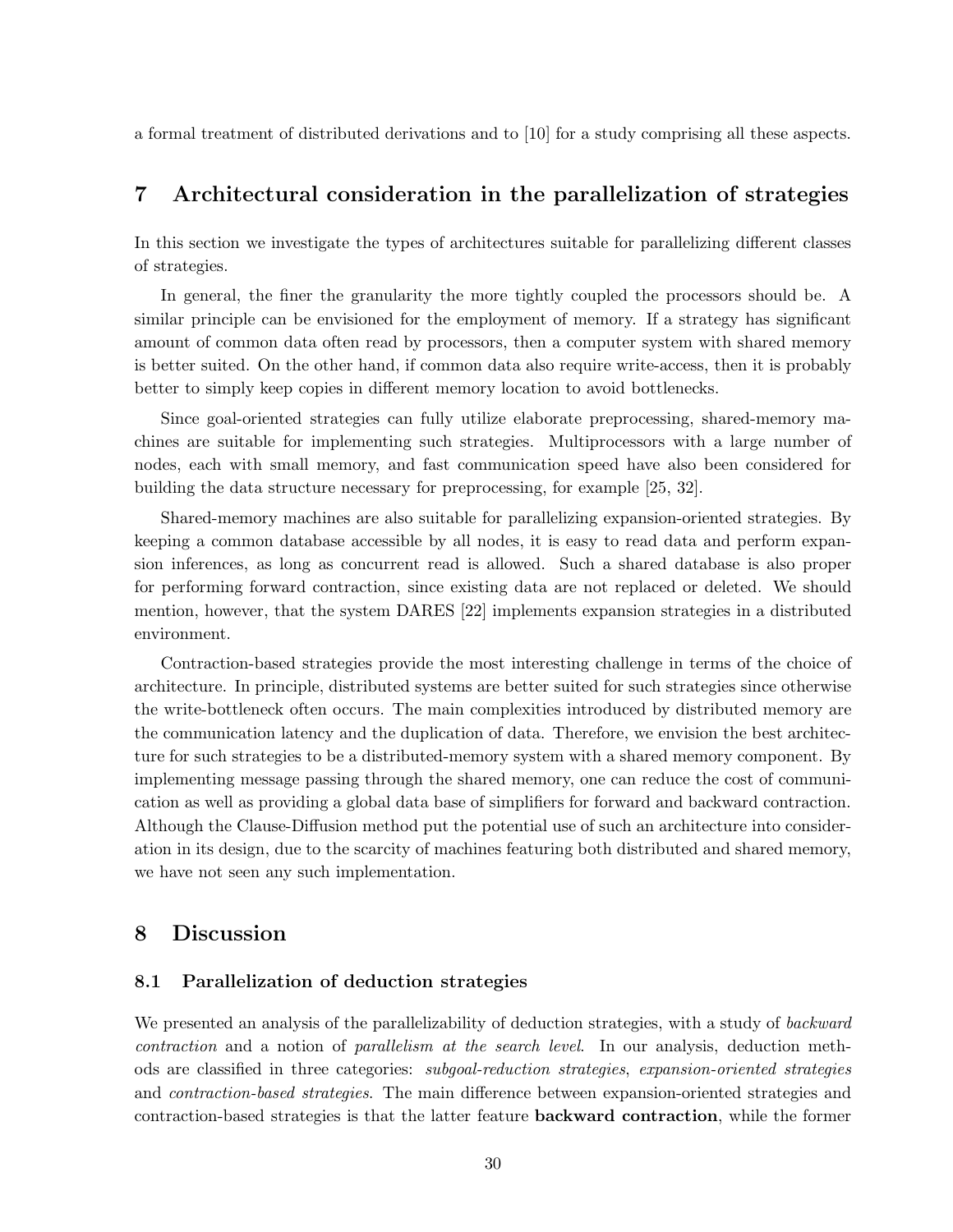do not. Then, we defined three types of parallelism in logical inferences: parallelism at the term level (fine grain), parallelism at the clause level (medium grain), and parallelism at the search level (coarse grain). Most of the existing works in parallel deduction exploit parallelism at the term or clause level. At these levels, two concurrent inference steps may be in conflict to access common premises.

In derivations by subgoal-reduction strategies, the database containing the presentation, e.g. a logic program, is small and essentially static, because all steps in a derivation consist in reducing a goal to subgoals. Conflicts do not arise or may be prevented by preprocessing the clauses in the database at "compile-time", that is, before the derivation. Thanks to these conditions, subgoal-reduction strategies are amenable to all three types of parallelism.

Expansion-oriented strategies generate derivations where the database is very large and monotonically increasing, because of expansion. Thus, it is not possible to prevent conflicts by preprocessing all clauses at "compile-time" and a limited amount of conflicts (i.e., write-write conflicts in forward contraction) appears. Parallelism at the term level, such as parallel rewriting in forward contraction, becomes less cost-effective.

In derivations by contraction-based strategies, the database is *large*, because of expansion, highly dynamic, and not monotonically increasing, because of backward contraction. Furthermore, backward contraction applies to clauses that are already being used as parents of expansion steps, causing read-write conflicts between the backward contraction steps and the expansion steps. Under these conditions, parallelism at the clause level is also likely to cause too much overhead. Thus, parallelism at the search level seems the most suitable.

In summary, as we go from subgoal-reduction strategies through expansion-oriented strategies to contraction-based strategies, the database becomes more and more dynamic; the incidence of conflicts increases and, correspondingly, the appropriate granularity of parallelism grows. Some existing parallel theorem provers [39, 54] execute contraction-based strategies with parallelism at the clause level. According to our analysis, these approaches suffer from a negative phenomenon, which epitomizes the drawbacks of a too fine-grained parallelism in the presence of backward contraction. We termed this problem the backward contraction bottleneck. In shared memory it appears as a write bottleneck, due to the avalanche growth of write-access requests from backward-contraction processes.

Thus, in order to parallelize contraction-based strategies, one should employ **parallelism at** the search level. Some elements of parallelism at the search level appear in [4, 9, 17, 22, 26]. By parallelism at the search level, we mean concurrent, asynchronous processes searching in parallel for a solution. As soon as one of them succeeds, the whole process succeeds. Unlike in fine- and medium-grain parallelism, each process is given a large portion of the data (e.g., a fairly large set of clauses) and can develop its own derivation. The databases of the concurrent processes are physically separated (distributed memory). Therefore, no two concurrent inference steps are physically in conflict: two concurrent inference steps that use the same clause logically, access two distinct physical copies of the clause. The cost of preventing physical conflicts by using separated databases is the duplication of clauses. Our estimate is that it is better to let the processes proceed eagerly in parallel, generating additional redundant clauses and deleting them afterwards, rather than synchronize the processes, thus forcing them to wait, in order to avoid conflicts.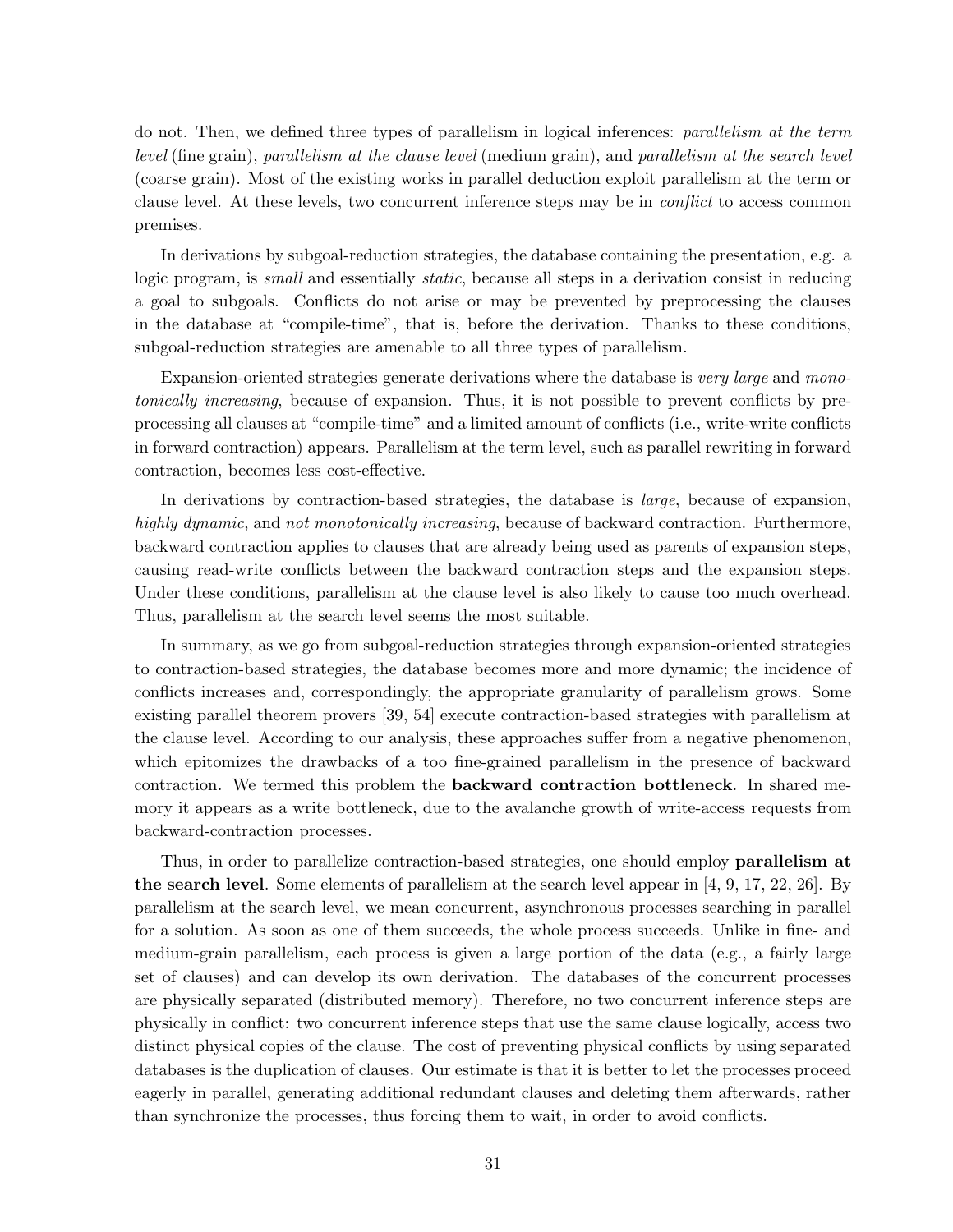## 8.2 Comparison of parallel deduction methods

Within the above framework, we surveyed several approaches to the parallelization of deduction, including term rewriting, Prolog technology theorem proving, resolution-based theorem proving, connection graph procedures, the Buchberger algorithm, Knuth-Bendix completion, and contraction-based theorem proving. Our survey is not intended to be exhaustive, but rather to provide material for our analysis and to show that our framework applies to exisiting methods. A more conventional survey can be found in [43, 48].

The field of parallel theorem proving is so new, that most of the methods we surveyed have been implemented only as experimental prototypes. In this paper, we aimed at illustrating the procedures, more than the concrete systems implementing them. Accordingly, we chose to refer to the literature for more details on the systems and their performances, rather than collecting here such data. In fact, we feel that a mere comparison of performances, while interesting, is not sufficiently informative at this stage of the research in parallel deduction. The set of methods we described is so etherogeneous, that a straightforward comparison is hardly feasible. Some approaches have different applications, for example, theorem proving versus programming. Within theorem proving, some systems parallelize strategies of different nature, for example, subgoal-reduction strategies versus contraction-based strategies. These strategies represent different philosophies in theorem proving and pose different problems to the designer of a parallel prover. Because of this diversity, it is not possible to establish which method is best. Even within the same class of strategies, it seems premature to identify the best methods. We preferred to indicate strengths and weaknesses in the description of each method.

As a concluding remark, we should point out that we consider the parallelization of deduction strategies only at its infancy. Our goal in writing this paper is to stimulate interest in this area, rather than giving any authoritative conclusions. It is our hope that there will be many more exciting developments, far surpassing what we have described in this paper, in the near future.

## References

- [1] S.Anantharaman and J.Hsiang, Automated Proofs of the Moufang Identities in Alternative Rings, Journal of Automated Reasoning, Vol. 6, No. 1, 76–109, 1990.
- [2] S.Anantharaman and N.Andrianarivelo, Heuristical Criteria in Refutational Theorem Proving, in A.Miola (ed.), Proceedings of the Symposium on the Design and Implementation of Systems for Symbolic Computation, Capri, Italy, April 1990, Springer Verlag, Lecture Notes in Computer Science 429, 184–193, 1990.
- [3] O.L.Astrachan and D.W.Loveland, METEORs: High performance theorem provers using model elimination, in R.S.Boyer (ed.), Automated Reasoning: Essays in Honor of Woody Bledsoe, Kluwer Academic Publisher, 1991.
- [4] J.Avenhaus and J.Denzinger, Distributing Equational Theorem Proving, in C.Kirchner (ed.), Proceedings of the Fifth Conference on Rewriting Techniques and Applications,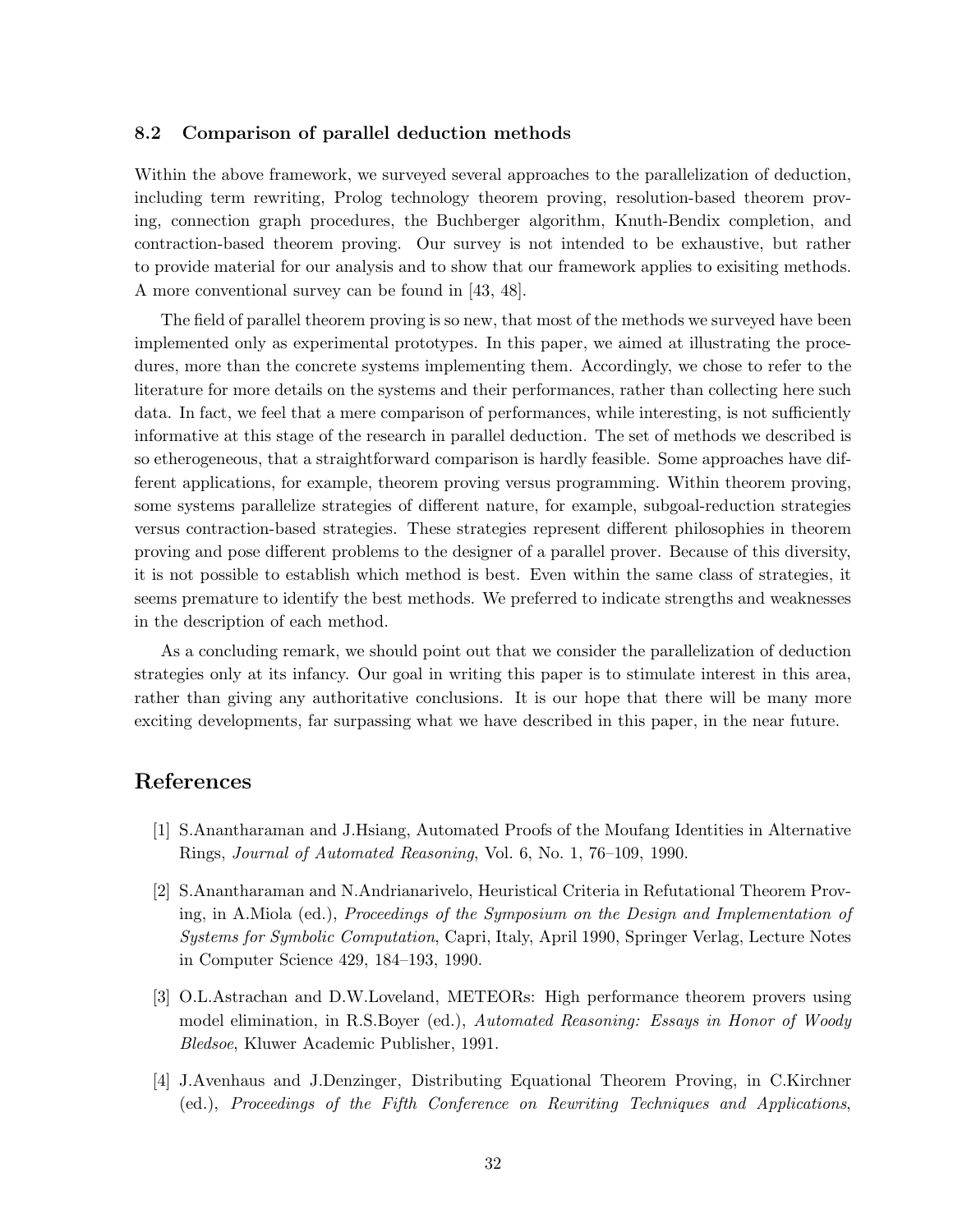Montréal, Canada, June 1993, Springer Verlag, Lecture Notes in Computer Science 690, 62–76, 1993.

- [5] L.Bachmair, N.Dershowitz and J.Hsiang, Orderings for Equational Proofs, in Proceedings of the First Annual IEEE Symposium on Logic in Computer Science, 346–357, Cambridge, Massachussets, June 1986.
- [6] L.Bachmair, N.Dershowitz and D.A.Plaisted, Completion without failure, in H.A¨ıt-Kaci, M.Nivat (eds.), Resolution of Equations in Algebraic Structures, Vol. II: Rewriting Techniques, 1–30, Academic Press, New York, 1989.
- [7] L.Bachmair and H.Ganzinger, Non-Clausal Resolution and Superposition with Selection and Redundancy Criteria, in Proceedings of Logic Programming and Automated Reasoning, Springer Verlag, Lecture Notes in Artificial Intelligence 624, 273–284, 1992.
- [8] M.P.Bonacina and J.Hsiang, On fairness in distributed deduction, in P.Enjalbert, A.Finkel and K.W.Wagner (eds.), Proceedings of the Tenth Symposium on Theoretical Aspects of Computer Science, Würzburg, Germany, February 1993, Springer Verlag, Lecture Notes in Computer Science 665, 141–152, 1993.
- [9] M.P.Bonacina and J.Hsiang, The Clause-Diffusion methodology for distributed deduction, to appear in D.A.Plaisted (ed.), Fundamenta Informaticae, Special Issue on Term Rewriting Systems.
- [10] M.P.Bonacina, Distributed Automated Deduction, Ph.D. Thesis, Department of Computer Science, State University of New York at Stony Brook, December 1992.
- [11] M.P.Bonacina and J.Hsiang, Distributed Deduction by Clause-Diffusion: the Aquarius Prover, in A.Miola (ed.), Proceedings of the Third International Symposium on Design and Implementation of Symbolic Computation Systems, Gmunden, Austria, September 1993, Springer Verlag, Lecture Notes in Computer Science 722, 272–287, 1993.
- [12] S.Bose, E.M.Clarke, D.E.Long and S.Michaylov, Parthenon: A parallel theorem prover for non-Horn clauses, Journal of Automated Reasoning, Vol. 8, N. 2, 153–182, April 1992.
- [13] R.Boyer and S.Moore, A Computational Logic, Academic Press, New York, 1979.
- [14] B.Buchberger, An Algorithm for Finding a Basis for the Residue Class Ring of a Zerodimensional Polynomial Ideal, (in German), Ph.D. thesis, Department of Mathematics, University of Innsbruck, Austria, 1965.
- [15] B.Buchberger, History and Basic Features of the Critical-pair/Completion Procedure, Journal of Symbolic Computation, Vol. 3, 3–38, 1987.
- [16] S.Chakrabarti and K.A.Yelick, Implementing an Irregular Application on a Distributed Memory Multiprocessor, in Proceedings of the ACM Symposium on Principles and Practice of Parallel Programming, San Diego, California, May 1993.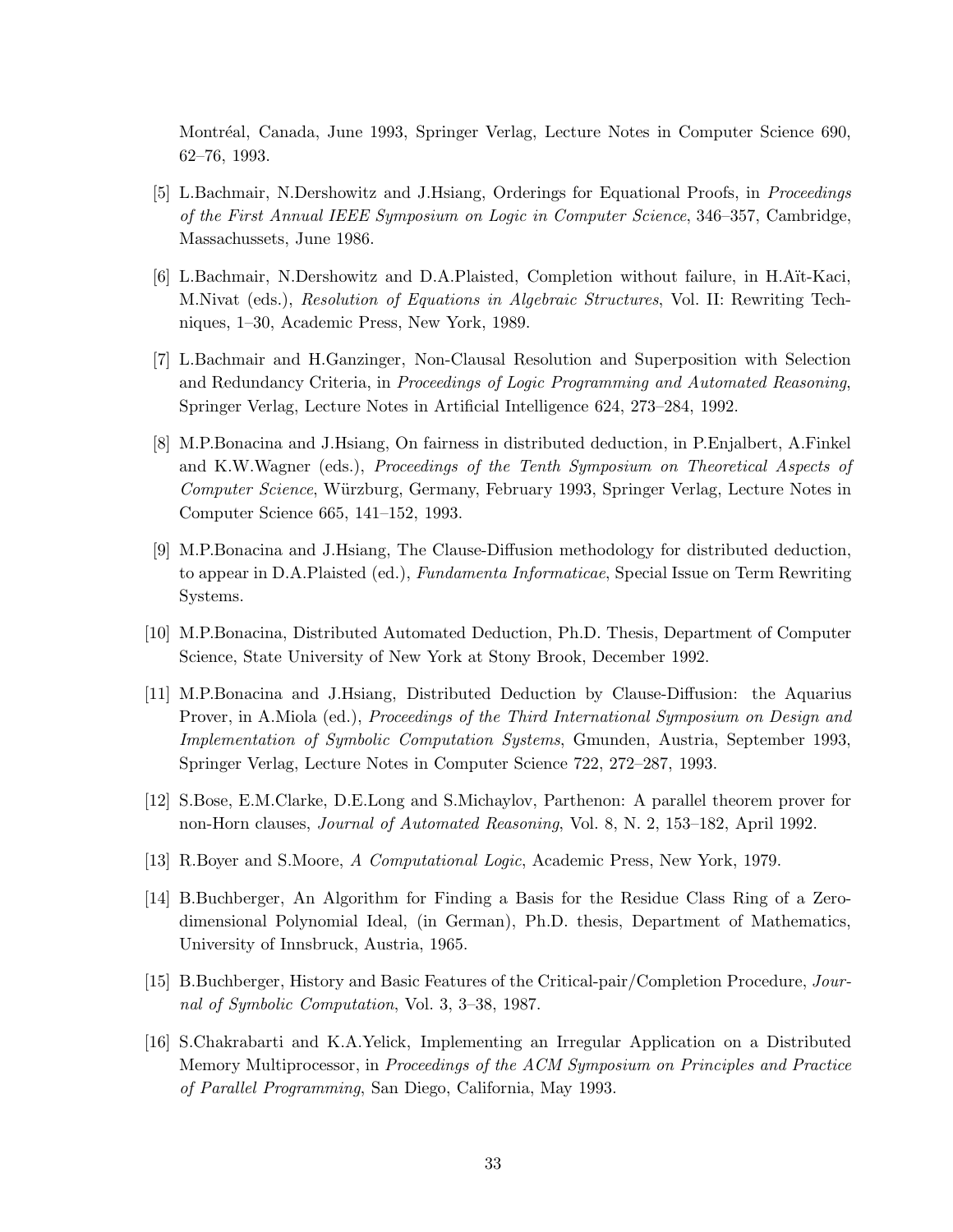- [17] S.Chakrabarti and K.A.Yelick, On the Correctness of a Distributed Memory Gröbner Basis Algorithm, in C.Kirchner (ed.), Proceedings of the Fifth Conference on Rewriting Techniques and Applications, Montréal, Canada, June 1993, Springer Verlag, Lecture Notes in Computer Science 690, 77–91, 1993.
- [18] C.L.Chang and R.C.Lee, Symbolic Logic and Mechanical Theorem Proving, Academic Press, New York, 1973.
- [19] P.D.Cheng and J.Y.Juang, A Parallel Resolution Procedure Based on Connection Graph, in Proceedings of the 6th Conference of the American Association for Artificial Intelligence, 13–17, 1987.
- [20] S.C.Chou, Proving and discovering theorems in elementary geometries using Wu's method, Ph.D. Thesis, Department of Mathematics, University of Texas at Austin, 1985.
- [21] E.M.Clarke, D.E.Long, S.Michaylov, S.A.Schwab, J.-P.Vidal and S.Kimura, Parallel Symbolic Computation Algorithms, Technical Report CMU-CS-90-182, School of Computer Science, Carnegie Mellon University, October 1990.
- [22] S.E.Conry, D.J.MacIntosh and R.A.Meyer, DARES: A Distributed Automated REasoning System, in Proceedings of the 11th Conference of the American Association for Artificial Intelligence, 78–85, 1990.
- [23] J.Denzinger, Distributed knowledge-based deduction using the team work method, Technical Report, Department of Computer Science, University of Kaiserslautern, 1991.
- [24] N.Dershowitz and N.Lindenstrauss, An Abstract Concurrent Machine for Rewriting, in H.Kirchner, W.Wechler (eds.) Proceedings of the Second Conference on Algebraic and Logic Programming, Nancy, France, October 1990, Springer Verlag, Lecture Notes in Computer Science 463, 318–331, 1990.
- [25] J.A.Goguen, S.Leinwand, J.Meseguer and T.Winkler, The Rewrite Rule Machine, 1988, Technical Monograph PRG-76, Oxford University Computing Laboratory, August 1989.
- [26] D.J.Hawley, A Buchberger Algorithm for Distributed Memory Multi-Processors, in Proceedings of the International Conference of the Austrian Center for Parallel Computation, Linz, Austria, October 1991, Springer Verlag, Lecture Notes in Computer Science.
- [27] C.M.Hoffmann and M.J.O'Donnell, Programming with Equations, ACM Transactions on Programming Languages and Systems, Vol. 4, N. 1, 83–112, January 1982.
- [28] J.Hsiang and M.Rusinowitch, On word problems in equational theories, in Th.Ottman (ed.), Proceedings of the Fourteenth International Conference on Automata, Languages and Programming, Karlsruhe, Germany, July 1987, Springer Verlag, Lecture Notes in Computer Science 267, 54–71, 1987.
- [29] A.Jindal, R.Overbeek and W.Kabat, Exploitation of parallel processing for implementing high-performance deduction systems, *Journal of Automated Reasoning*, Vol. 8, 23–38, 1992.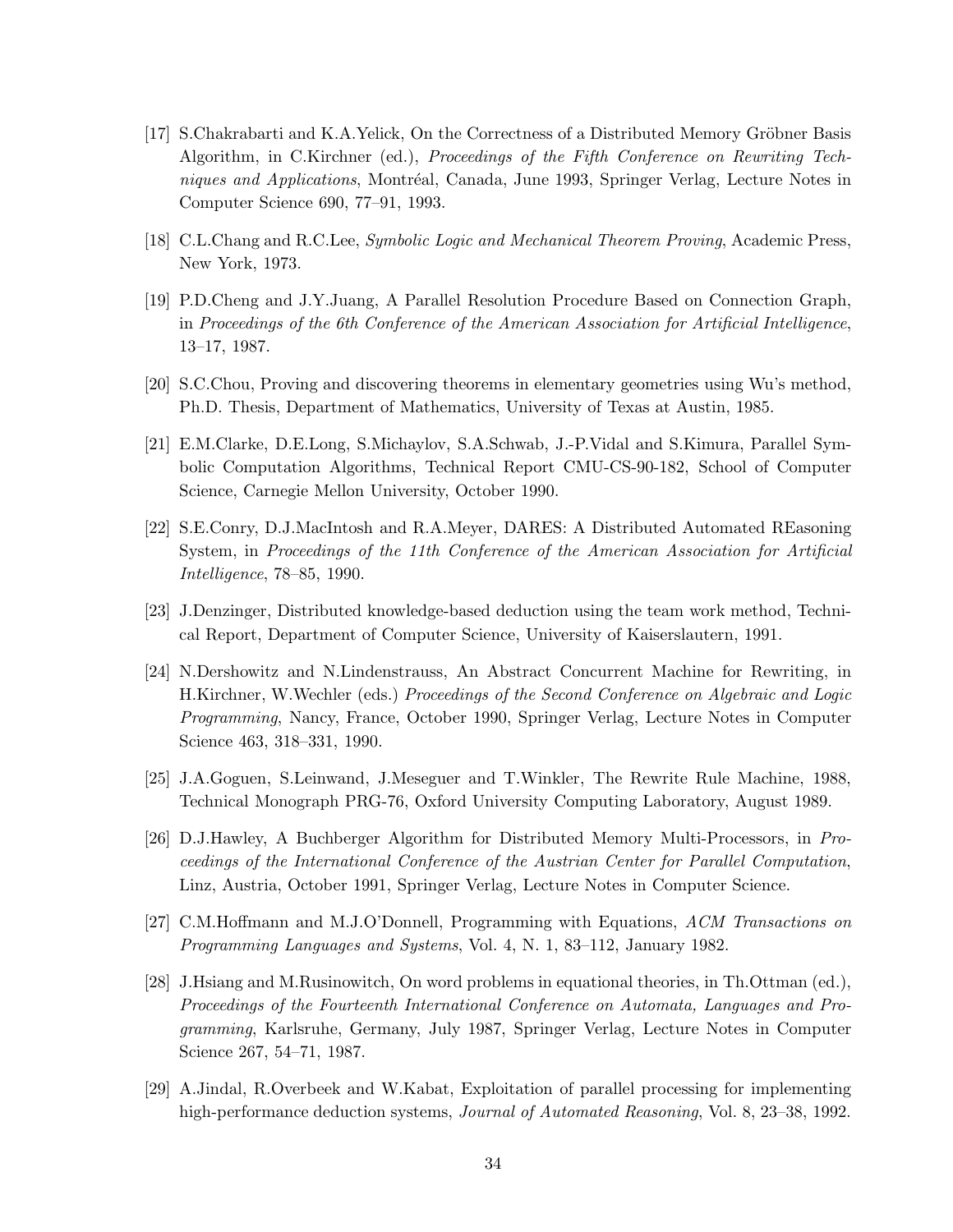- [30] D.Kapur and H.Zhang, RRL: a Rewrite Rule Laboratory, in E.Lusk, R.Overbeek (eds.), Proceedings of the Ninth International Conference on Automated Deduction, Argonne, Illinois, May 1988, Springer Verlag, Lecture Notes in Computer Science 310, 768–770, 1988.
- [31] O.Kaser, S.Pawagi, C.R.Ramakrishnan, I.V.Ramakrishnan and R.C.Sekar, Fast Parallel Implementations of Lazy Languages – the EQUALS Experience, in Proceedings of the ACM Conference on LISP and Functional Programming, 335–344, 1992.
- [32] C.Kirchner and P.Viry, Implementing Parallel Rewriting, in B.Fronhöfer and G.Wrightson (eds.), Parallelization in Inference Systems, Springer Verlag, Lecture Notes in Artificial Intelligence 590, 123–138, 1992.
- [33] D.Knuth and P.Bendix, Simple word problems in universal algebra, in J.Leech (ed.), Computational Problems in Abstract Algebra, 263–297, Pergamon Press, 1970.
- [34] R.E.Korf, Depth-first iterative deepening: an optimal admissible tree search, Artificial Intelligence, Vol. 27, No. 1, 97–109, September 1985.
- [35] R.Kowalski, A proof procedure using connection graphs, Journal of the ACM, Vol. 22, No. 4, 572–595, 1975.
- [36] R.Loganantharaj, Theoretical and implementational aspects of parallel link resolution in connection graphs, Ph.D. Thesis, Department of Computer Science, Colorado State University, 1985.
- [37] R.Loganantharaj and R.A.Müller, Parallel Theorem Proving with Connection graphs, in J.Siekmann (ed.), Proceedings of the Eighth Conference on Automated Deduction, Oxford, England, July 1986, Springer Verlag, Lecture Notes in Computer Science 230, 337–352, 1986.
- [38] D.W.Loveland, A simplified format for the model elimination procedure, Journal of the ACM, Vol. 16, N. 3, 349–363, July 1969.
- [39] E.L.Lusk and W.W.McCune, Experiments with ROO: a Parallel Automated Deduction System, in B.Fronhöfer and G.Wrightson (eds.), *Parallelization in Inference Systems*, Springer Verlag, Lecture Notes in Artificial Intelligence 590, 139–162, 1992.
- [40] W.W.McCune, OTTER 2.0 Users Guide, Technical Report ANL-90/9, Argonne National Laboratory, Argonne, Illinois, March 1990.
- [41] W.W.McCune, What's New in OTTER 2.2, Technical Memorandum ANL/MCS-TM-153, Argonne National Laboratory, Argonne, Illinois, July 1991.
- [42] J.Schumann and R.Letz, PARTHEO: A High-Performance Parallel Theorem Prover, in M.E.Stickel (ed.), Proceedings of the Tenth International Conference on Automated Deduction, Kaiserslautern, Germany, July 1990, Springer Verlag, Lecture Notes in Artificial Intelligence 449, 28–39, 1990.